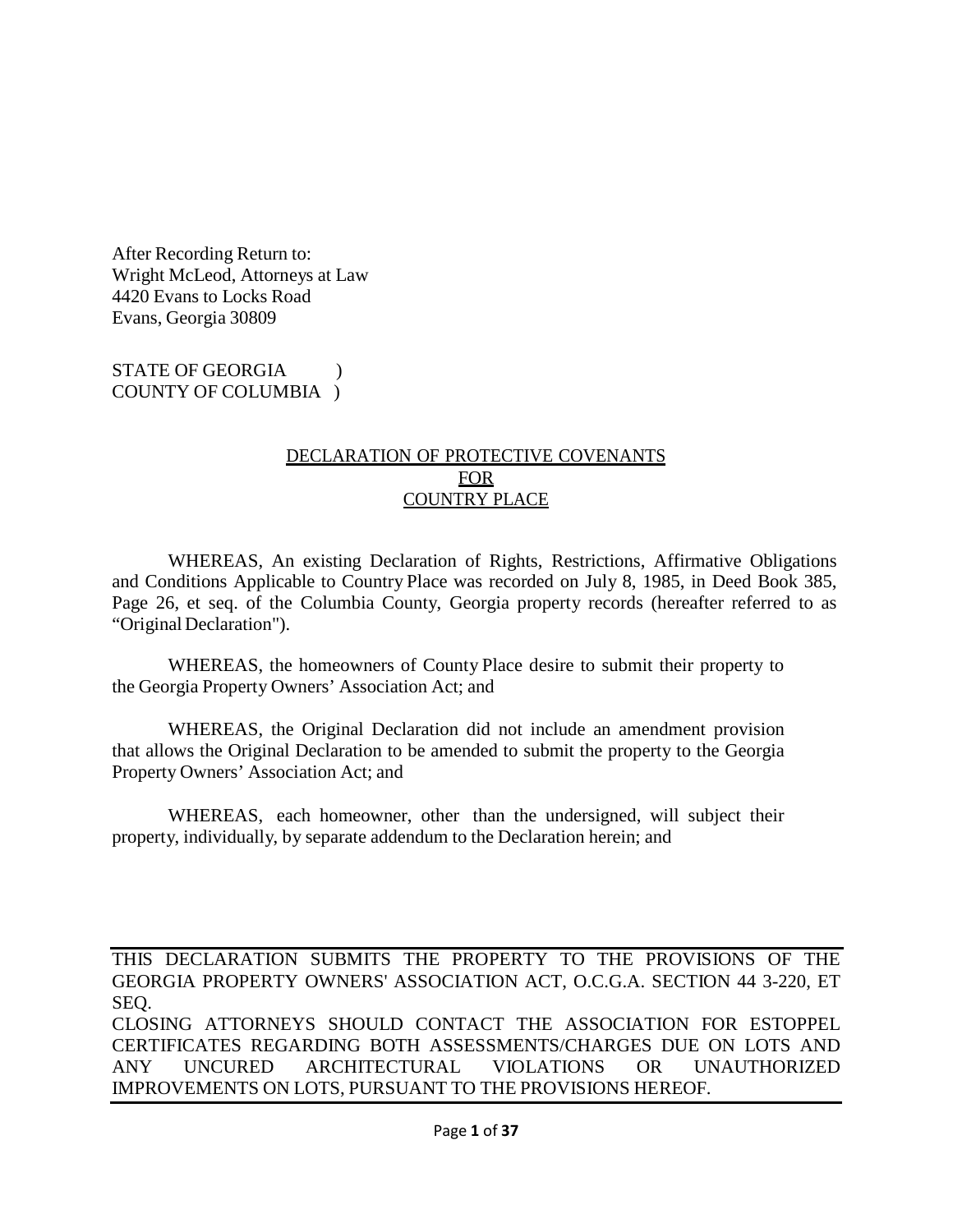WHEREAS, County Place Homeowners Association, Inc., is a non-profit corporation organized and existing under the laws of the State of Georgia; and

WHEREAS, the following Declarations are not materially detrimental to the general nature of Country Place as a residential area;

NOW, THEREFORE, the undersigned, to be later joined by other individual owners of property within County Place, hereby submits the property more fully described on Exhibit "A" attached hereto to the Covenants and restrictions contained herein:

# **DECLARATION OF PROTECTIVE COVENANTS**

# **FOR**

# **COUNTRY PLACE**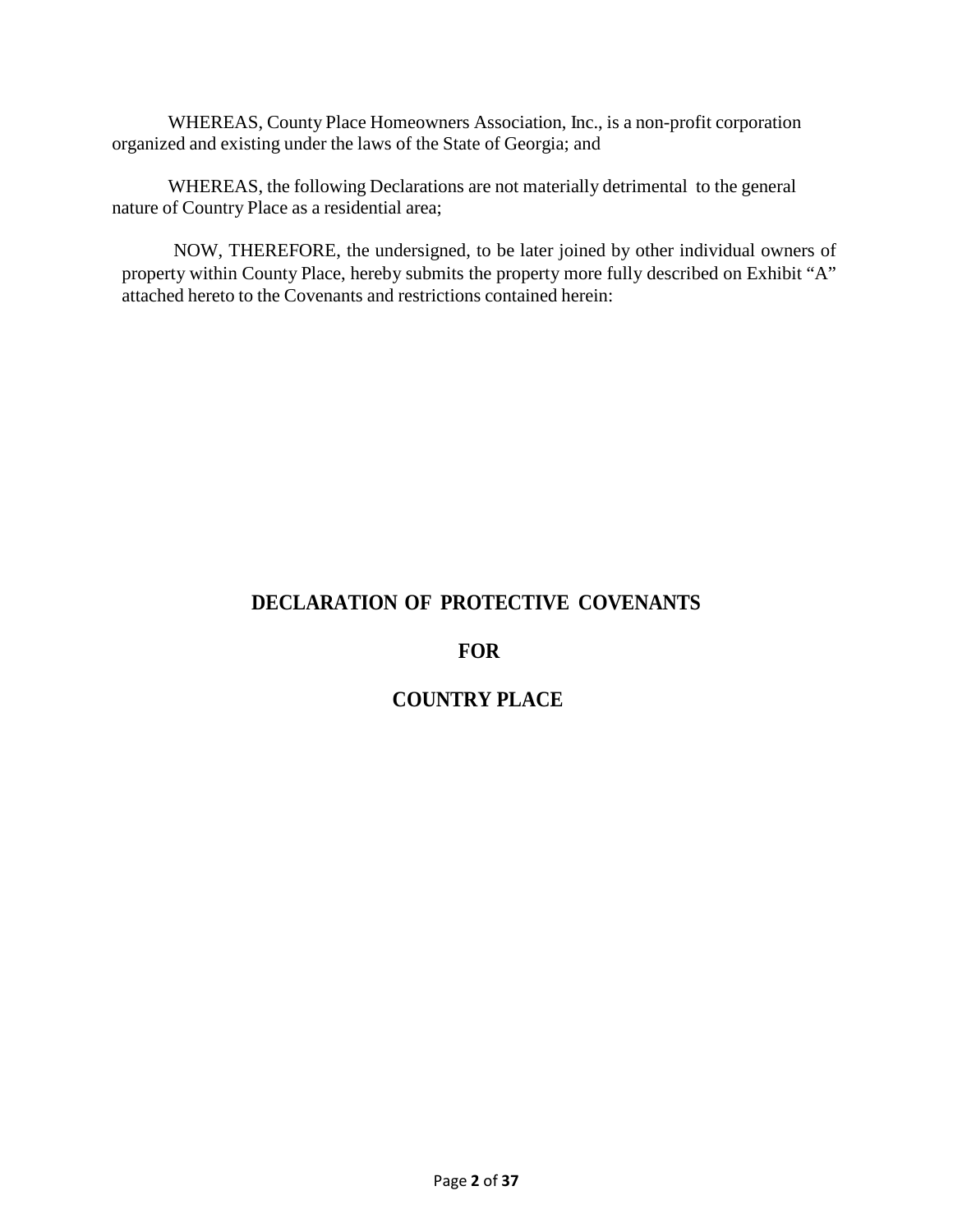#### **TABLE OF CONTENTS**

| $\mathbf{1}$ .   |  |
|------------------|--|
| 2.               |  |
| 3.               |  |
| $\overline{4}$ . |  |
| 5 <sub>1</sub>   |  |
| 6.               |  |
| 7 <sub>1</sub>   |  |
| 8.               |  |
| 9.               |  |
| 10.              |  |
| 11.              |  |
| 12.              |  |
| 13.              |  |
| 14.              |  |
| 15.              |  |
| 16.              |  |
| 17.              |  |
| 18.              |  |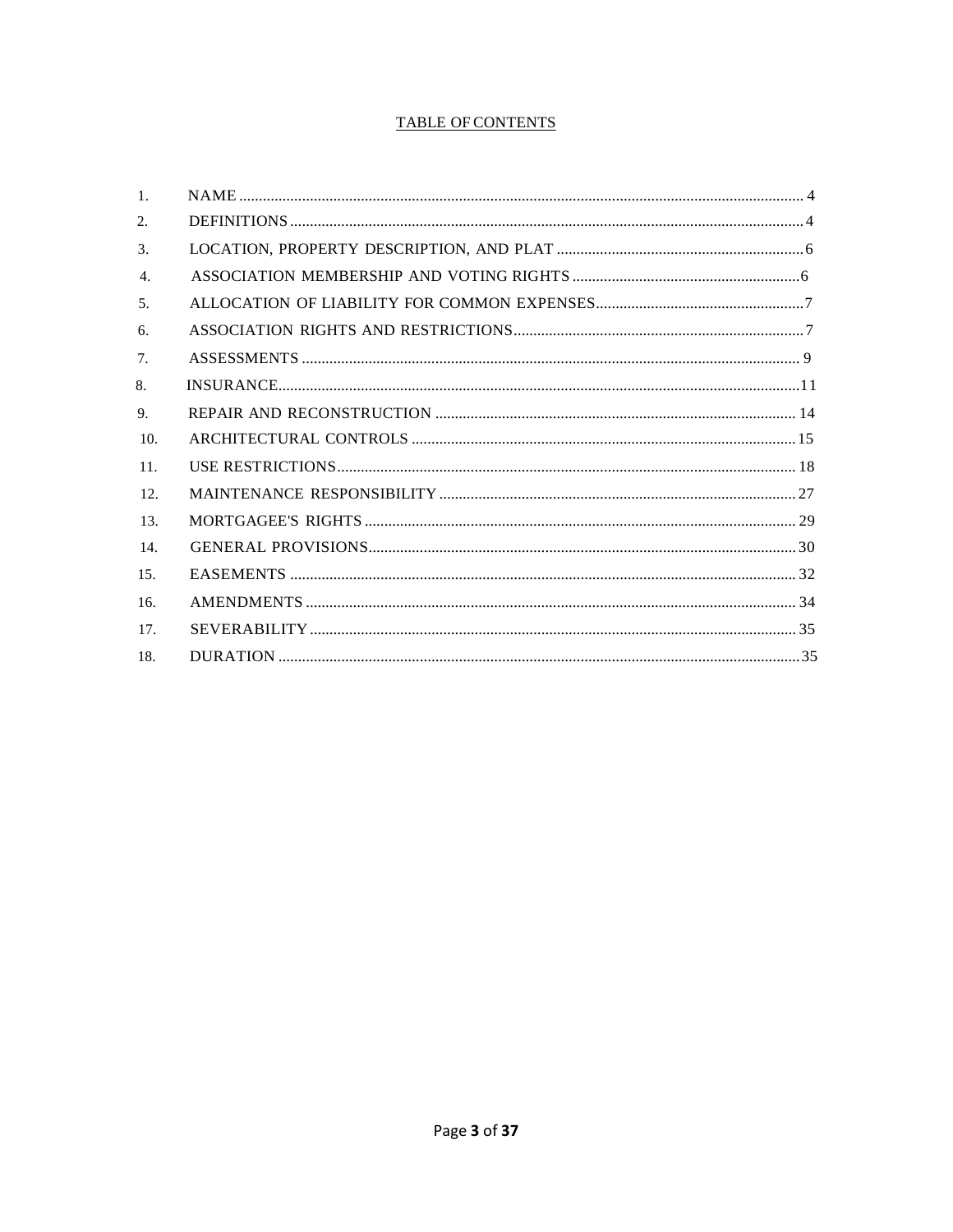#### **DECLARATION OF PROTECTIVE COVENANTS FOR COUNTRY PLACE**

#### 1. NAME.

The property, more fully described in Exhibit "A" attached hereto, is within a planned development known as Country Place, submits to the Georgia Property Owners' Association Act, O.C.G.A. Section 44-3-220, (Michie 1982), as may be amended.

#### 2. DEFINITIONS.

Generally, terms used in this Declaration, the Bylaws, and the Articles of lncorporation shall have their normal, generally accepted meanings or the meanings given in the Act or the Georgia Nonprofit Corporation Code. Unless the context otherwise requires, certain terms used in this Declaration, the Bylaws, and the Articles of Incorporation shall be defined as follows:

(a) Act means the Georgia Property Owners' Association Act, O.C.G.A. Section 44-3-220, et seq. - (Michie 1982), as may be amended.

(b) ArchitecturalControlCommittee or ACC means the committee established to exercise the architectural review powers set forth in Paragraph 10 hereof.

(c) Area of Common Responsibility means the Common Property, together with any areas, which become the Association's responsibility under this Declaration or by contract or agreement with any other Person.

(d) Articles or Articles of Incorporation means the Articles of Incorporation of Country Place Homeowners Association, Inc., on May 5, 1986 filed with the Secretary of State of the State of Georgia.

(e) Association means Country Place Homeowners Association, Inc., a Georgia nonprofit corporation, its successors or assigns.

(f) Association Legal Instruments means this Declaration, the Bylaws, and the Plat; all as may be supplemented or amended.

(g) Board or Board of Directors means the elected body responsible for management and operation of the Association.

(h) Bylaws mean the Bylaws of Country Place Homeowners Association, Inc., attached hereto and incorporated herein as Exhibit "B".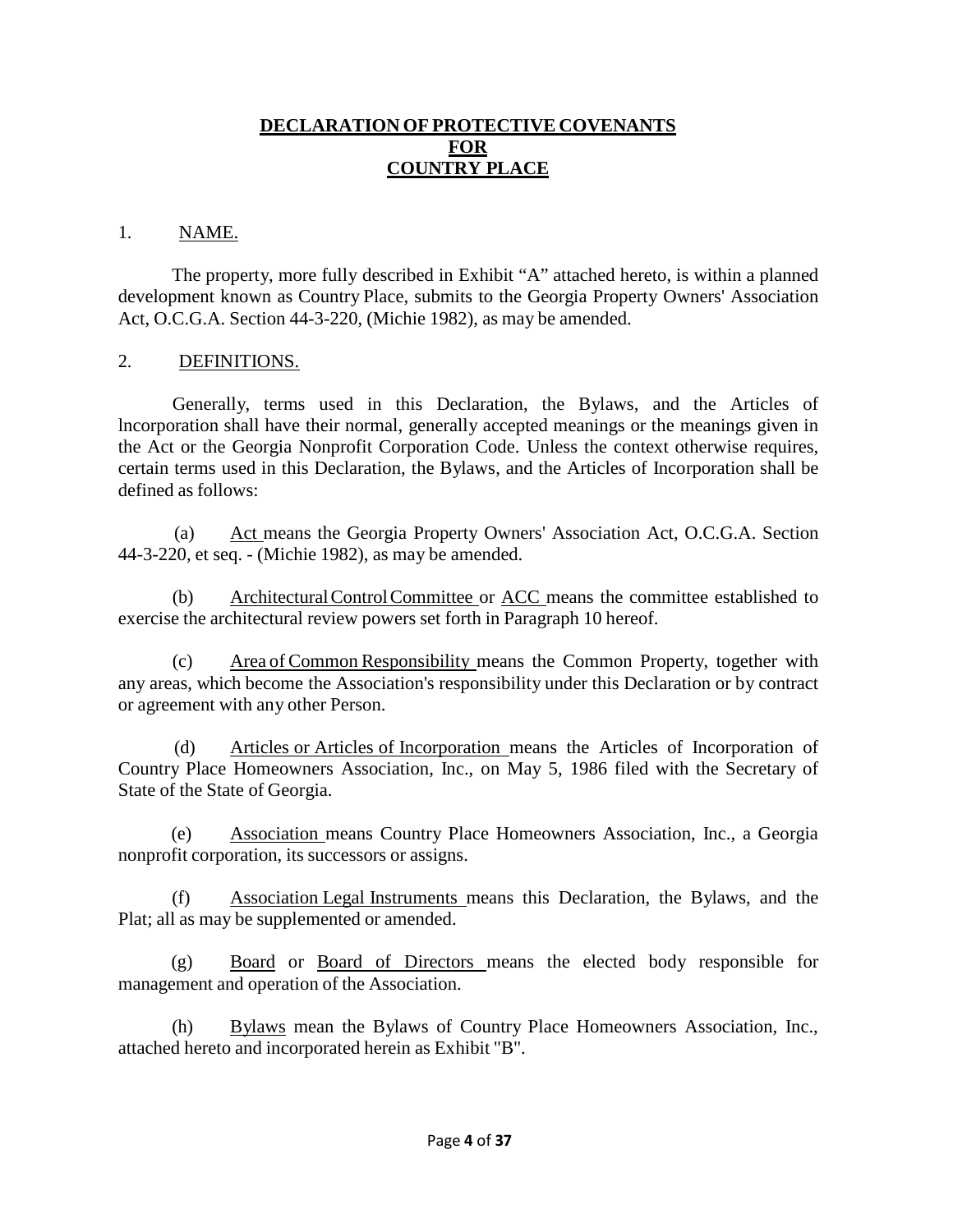(i) Common Property means any and all real and personal property and easements and other interests therein, together with the facilities and improvements located thereon, now or hereafter owned by the Association for the common use and enjoyment of the Owners.

(j) Common Expenses mean the expenses anticipated or actually incurred by the Association in maintaining, repairing, replacing, and operating the Common Property and otherwise for the benefit of all Lots.

(k) Community-Wide Standard means the standard of conduct, maintenance, or other activity generally prevailing in the Property. The Board and the ACC may more specifically determine such standard.

(l) Effective Date means the date that this Declaration is recorded in the Columbia County, Georgia land records.

(m) Electronic Record means information created, transmitted, received, or stored by electronic means and retrievable in human perceivable form.

(n) Electronic Signature means a signature created, transmitted received, or stored by electronic means and includes but is not limited to a secure electronic signature.

(o) EligibleMortgageHolder means a holder of a first mortgage secured by a Lot and/or dwelling thereon who has requested notice of certain items under Paragraph 16 hereof.

(p) Eligible Vote means a vote, which has not been suspended for a breach of the Association's legal instrument.

(q) Lot means a portion of the Property intended for ownership and use as a single-family dwelling site as permitted in this Declaration and as shown on the Plat, or amendments or supplements thereto, recorded in the Columbia County, Georgia land records.

(r) Majority means those eligible votes, Owners, or other group as the context may indicate totaling more than fifty (50%) percent of the total eligible number.

(s) Mortgage means any mortgage, deed to secure debt, deed of trust, or other transfer or conveyance for the purpose of securing the performance of an obligation, including, but not limited to, a transfer or conveyance of fee title for such purpose.

(t) Mortgagee or MortgageHolder means the holder of any Mortgage.

(u) Occupant means any Person occupying all or any portion of a dwelling or other property located within the Property for any period of time, regardless of whether such Person is a tenant or the Owner of such property.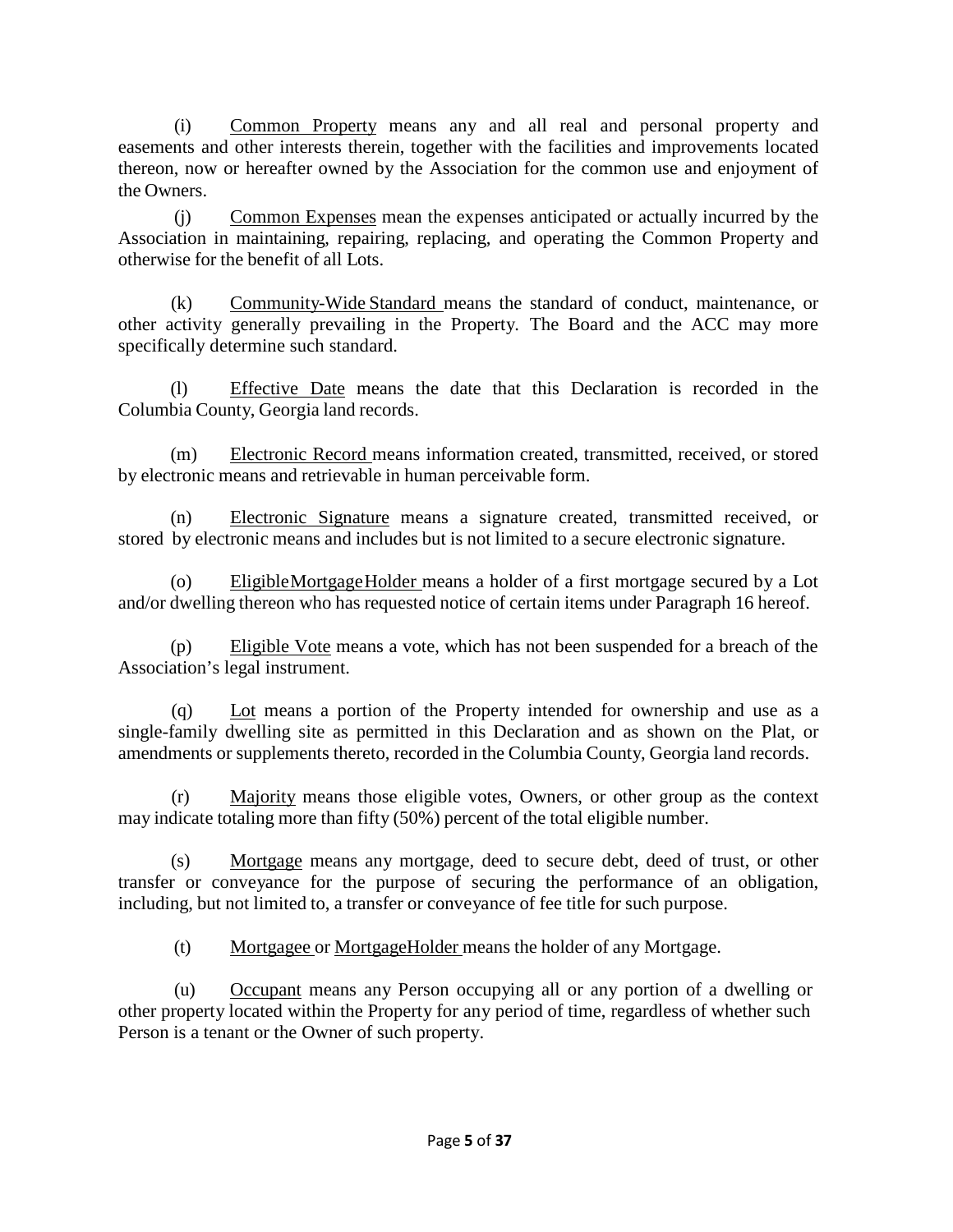(v) Officer means an individual who is elected by the Board to serve as President, Vice President, Secretary, or Treasurer, or such other subordinate officers as the Board may determine necessary.

(w) Owner means the record titleholder of a Lot, but shall not include a Mortgage Holder.

(x) Person means any individual, corporation, firm, association, partnership, trust or other legal entity.

(y) Property means that real property identified in Paragraph 3 and described in Exhibit "A", attached hereto and incorporated herein, which is submitted to the Act and the provisions of this Declaration. The Property is a residential property owners' development which hereby submits to the Georgia Property Owners' Association Act, O.C.G.A. Section 44-3-220, et seq. (Michie 1982), as may be amended.

(z) SecureElectronicSignature means an electronic or digital method executed or adopted by a party with the intent to be bound by or to authenticate a record, which is unique to the person using it, is capable of verification, is under the sole control of the person using it, and is linked to data in such a manner that if the data are changed, the electronic signature is invalidated.

## 3. LOCATION, PROPERTY DESCRIPTION, AND PLAT.

The Property subject to this Declaration and the Act is more accurately described in Exhibit "A" and additional property as provided on the Plats for Country Place Subdivision, filed in the Columbia County, Georgia land records.

## 4. ASSOCIATION MEMBERSHIP AND VOTING RIGHTS.

Every Owner who subjects their property to this Declaration shall be deemed to have a membership in the Association. This is not intended to include Persons who hold an interest merely as security for the performance of an obligation, and the giving of a security interest shall not terminate the Owner's membership. No Owner, whether one or more Persons, shall have more than one (1) membership per Lot owned. In the event of multiple Owners of a Lot, votes and rights of use and enjoyment shall be as provided in this Declaration and in the Bylaws. Membership shall be appurtenant to and may not be separated from ownership of any Lot. The rights and privileges of membership, including the right to vote and to hold office, may be exercised by a member or the member's spouse, but in no event shall more than one (1) vote be cast or more than one (1) office held for each Lot owned.

When more than one (1) Person holds an ownership interest in any Lot, the vote for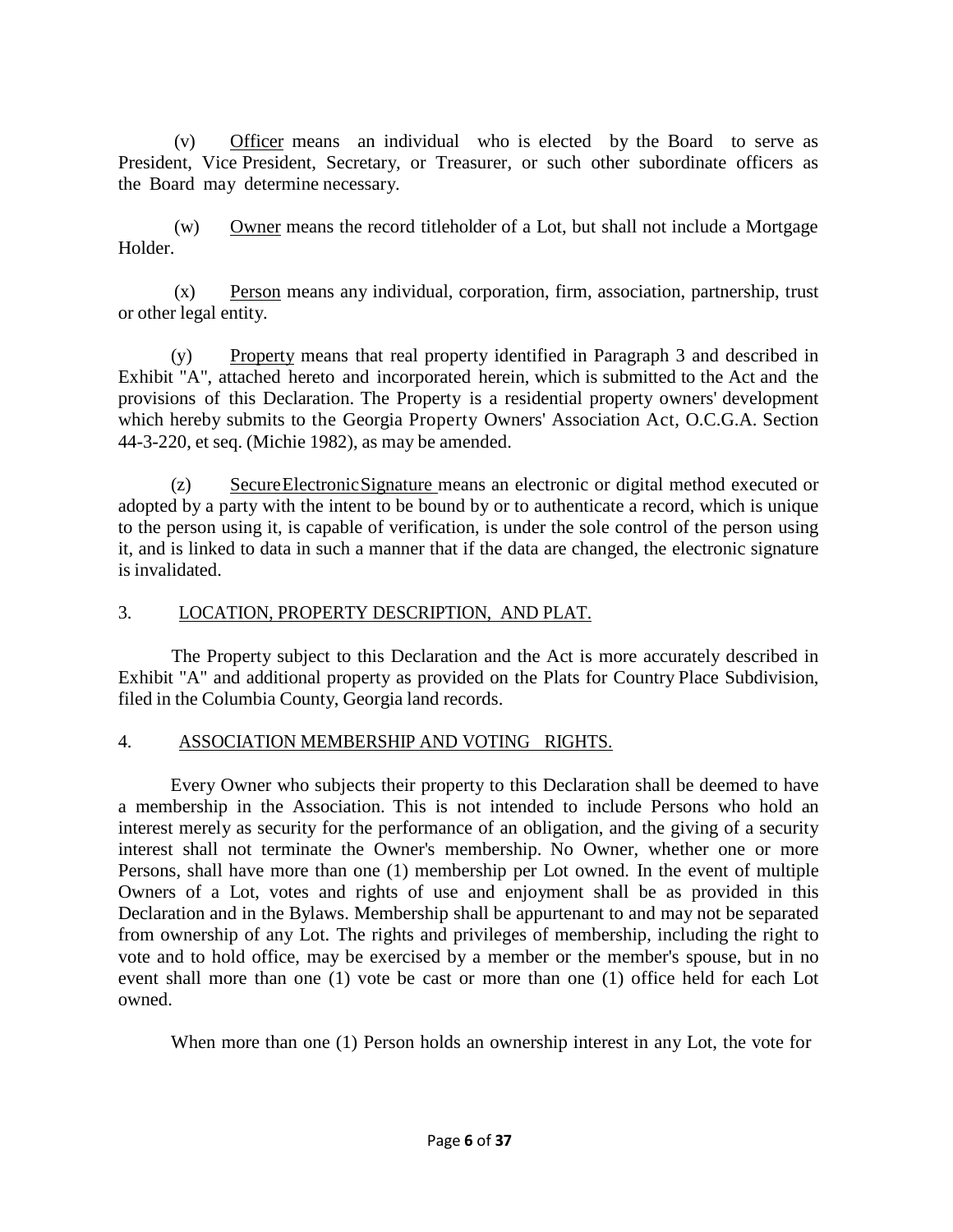such Lot shall be exercised as those Owners determine among themselves and advise the Secretary prior to any meeting. In the absence of such advice, the Lot's vote shall be suspended if more than one (1) Person seeks to exercise it. A member's right to vote shall automatically be suspended during any period in which a member is more than thirty (30) days delinquent on any assessment or charge. The Declarant shall be a member of the Association so long as it is the owner of one or more residential lots as shown on the aforesaid plat, or of any additional lots made subject to this Declaration.

There shall only be one class of votes. Members shall be entitled to one (1) equal vote for each Lot owned. When more than one (1) Person holds an ownership interest in any Lot, the vote for such Lot shall be exercised as those Owners determine among themselves and advise the Secretary prior to any meeting. In the absence of such advice, the Lot's vote shall be suspended if more than one (1) Person seeks to exercise it.

## *5.* ALLOCATION O F LIABILITY FOR COMMON EXPENSES.

(a) Except as provided below or elsewhere in the Act, the amount of all Common Expenses shall be assessed against all the Lots equally.

(b) Notwithstanding the above, the Board of Directors shall have the power to levy specific special assessments pursuant to this Paragraph and Section 44-3-225(a) of the Act as, in its discretion, it shall deem appropriate. Failure of the Board to do so shall not be grounds for any action against the Association or the Board and shall not constitute a waiver of the Board's right to do so in the future.

(i) Except for expenses incurred for maintenance and repair of items which are the Association's maintenance responsibility hereunder, any Common Expenses benefiting less than all of the Lots or significantly disproportionately benefiting all Lots may be specially assessed equitably among all of the Lots which are benefited according to the benefit received.

(ii) Any Common Expenses occasioned by the conduct of less than all of those entitled to occupy all of the Lots or by the licensees or invitees of any such Lot or Lots may be specially assessed against such Lot(s), including attorney's fees incurred by the Association in enforcing the Declaration, Bylaws or Association rules.

## 6. ASSOCIATION RIGHTS AND RESTRICTIONS.

The Association, acting through its Board of Directors, shall have the right and authority, in addition to and not in limitation of all other rights it may have:

(a) to make and to enforce reasonable rules and regulations governing the use of the Property, including the Lots and the Common Property;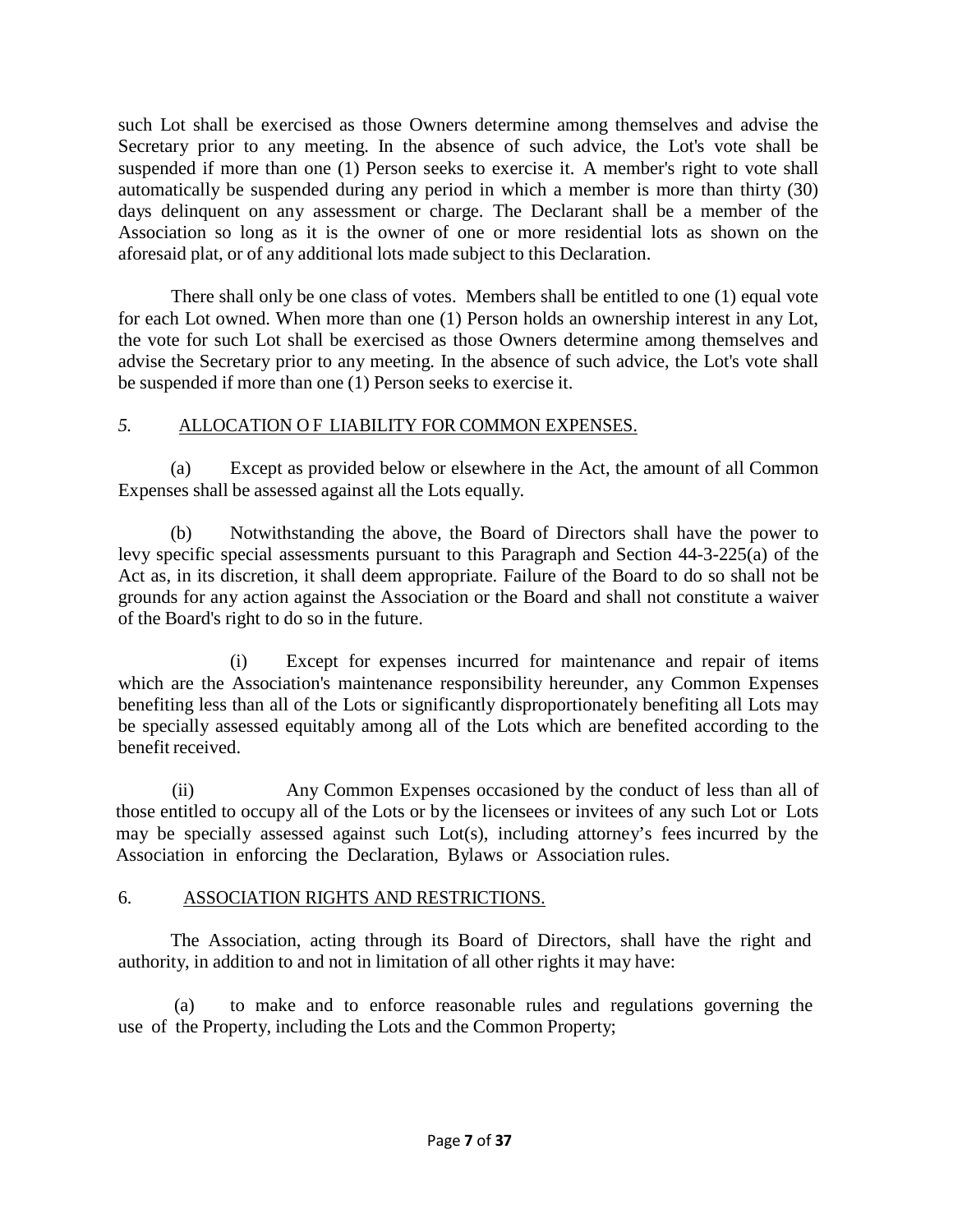(b) to enforce use restrictions, the Declaration and Bylaws provisions, and rules and regulations by imposing reasonable monetary fines, exercising self-help powers, suspending use and voting privileges, and suspending services paid for as a Common Expense, as provided herein and in Section 44-3-223 of the Act. These powers, however, shall not limit any other legal means of enforcing such documents or provisions by either the Association or, in an appropriate case, by an aggrieved Owner;

(c) to grant permits, licenses, utility easements, and other easements, permits or licenses necessary for the proper maintenance or operation of the Property under, through or over the Common Property, as may be reasonably necessary to or desirable for the ongoing development and operation of the Property;

(d) to control, manage, operate, maintain, replace and, in the Board's discretion, alter or improve all portions of the Property for which the Association is assigned maintenance responsibility under this Declaration;

(e) to deal with the Common Property in the event of damage or destruction as a result of casualty loss, condemnation or eminent domain, in accordance with the provisions of this Declaration;

(f) to represent the Owners in dealing with governmental entities on matters related to the Common Property;

(g) to permanently or temporarily close access to any portion of the Common Property with, except in emergency situations, thirty (30) days prior notice to all Owners. However, except for seasonal closing of the pool, the Owners may re-open the closed Common Property by a majority vote of the total Association vote, cast at a duly called special or annual meeting;

(h) to enter into Lots for maintenance, emergency, security, or safety purposes, or otherwise to discharge or exercise its powers or responsibilities hereunder, which right may be exercised by the Association's Board of Directors, officers, agents, employees, managers, and all police officers, firemen, ambulance personnel, and similar emergency personnel in the performance of their respective duties. Except in an emergency situation, entry shall be only during reasonable hours and after reasonable notice to the Owner or Occupant of the Lot. For purposes hereof, any water or other utility leak, fire, strong foul odor, obvious insect infestation or sounds indicating that a person or animal might be injured or sick and require immediate medical attention shall be considered emergencies justifying immediate entry into a dwelling. No person exercising the rights granted in this subparagraph shall be liable for trespass, damages, or in any other manner by virtue of exercising such rights, and failure to exercise any such rights or to exercise such rights in a timely manner shall not create liability to any such Person, it being agreed that no such duty exists; and

(i) to acquire, lease, hold, and dispose of tangible and intangible personal property and real property.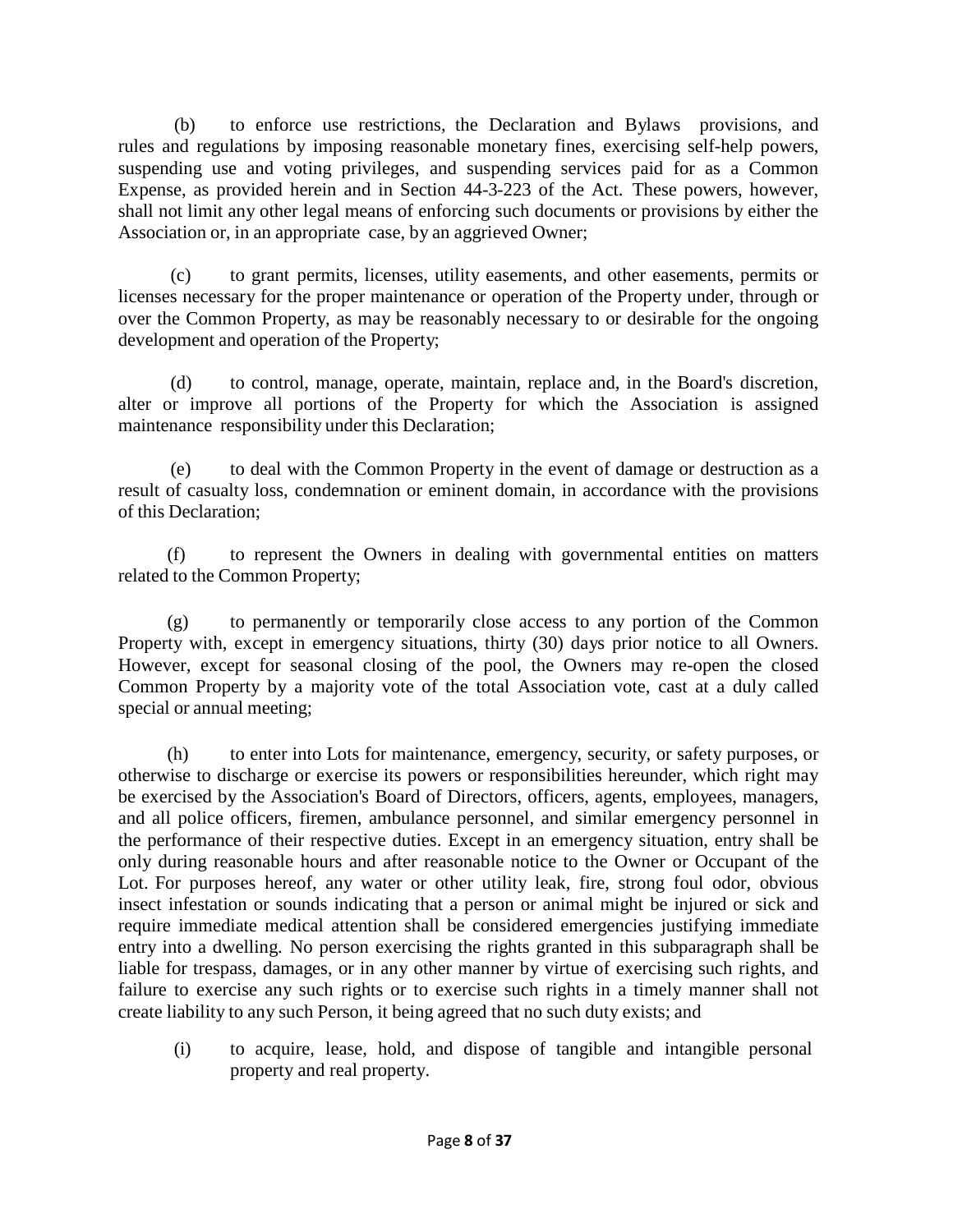#### 7. ASSESSMENTS.

(a) Purpose of Assessment. The Association shall have the power to levy assessments as provided herein and in the Act. The assessments for Common Expenses provided for herein shall be used for the general purposes of promoting the recreation, health, safety, welfare, common benefit, and enjoyment of the Owners and Occupants of Lots, as may be authorized by the Board.

(b) Creation of the Lien and Personal Obligation For Assessments. Each Owner of any Lot subjected to this declaration, by acceptance of a deed therefore, whether or not it shall be so expressed in such deed, is deemed to covenant and agree to pay to the Association: (i) annual assessments or charges; (ii) special assessments, as provided herein, and (iii) specific special assessments levied by the Board, including, but not limited to, reasonable fines.

All such assessments, together with charges, interest, costs, and reasonable attorney's fees actually incurred, and if the Board so elects, rents, in the maximum amount permitted under the Act, shall be a charge on the Lot and shall be a continuing lien upon the Lot against which each assessment is made. Such amounts shall also be the personal obligation of the Person who was the Owner of such Lot at the time when the assessment fell due. Each Owner and his or her grantee shall be jointly and severally liable for all assessments and charges due and payable at the time of any conveyance. No Owner may exempt himself or herself from liability, or otherwise withhold payment of assessments, for any reason whatsoever, including, but not limited to, nonuse of the Common Property, the Association's failure to provide services or perform its obligations required hereunder, or inconvenience or discomfort arising from the Association's performance of its duties. The Association, in the Board's discretion, may, but shall not be obligated to, record a notice of such lien in the Columbia County, Georgia records evidencing the lien created under the Act and this Declaration.

Assessments shall be paid in such manner and on such dates as may be fixed by the Board of Directors. In absence of an alternate date, assessments shall be paid by January 1.

The lien provided for herein shall have priority as provided in the Act.

## (c) Computation of Operating Budget and Assessment.

Prior to the beginning of each new fiscal year, the Board of Directors shall (1) prepare a budget covering the estimated Common Expenses and other expenses of the Association for the upcoming new fiscal year and shall fix the amount of the annual assessment for the upcoming new fiscal year, and (2) deliver a copy of the budget and notice of the annual assessment to each member at least thirty days prior to the beginning of the new fiscal year. The budget and the assessment shall become effective unless disapproved by the Majority of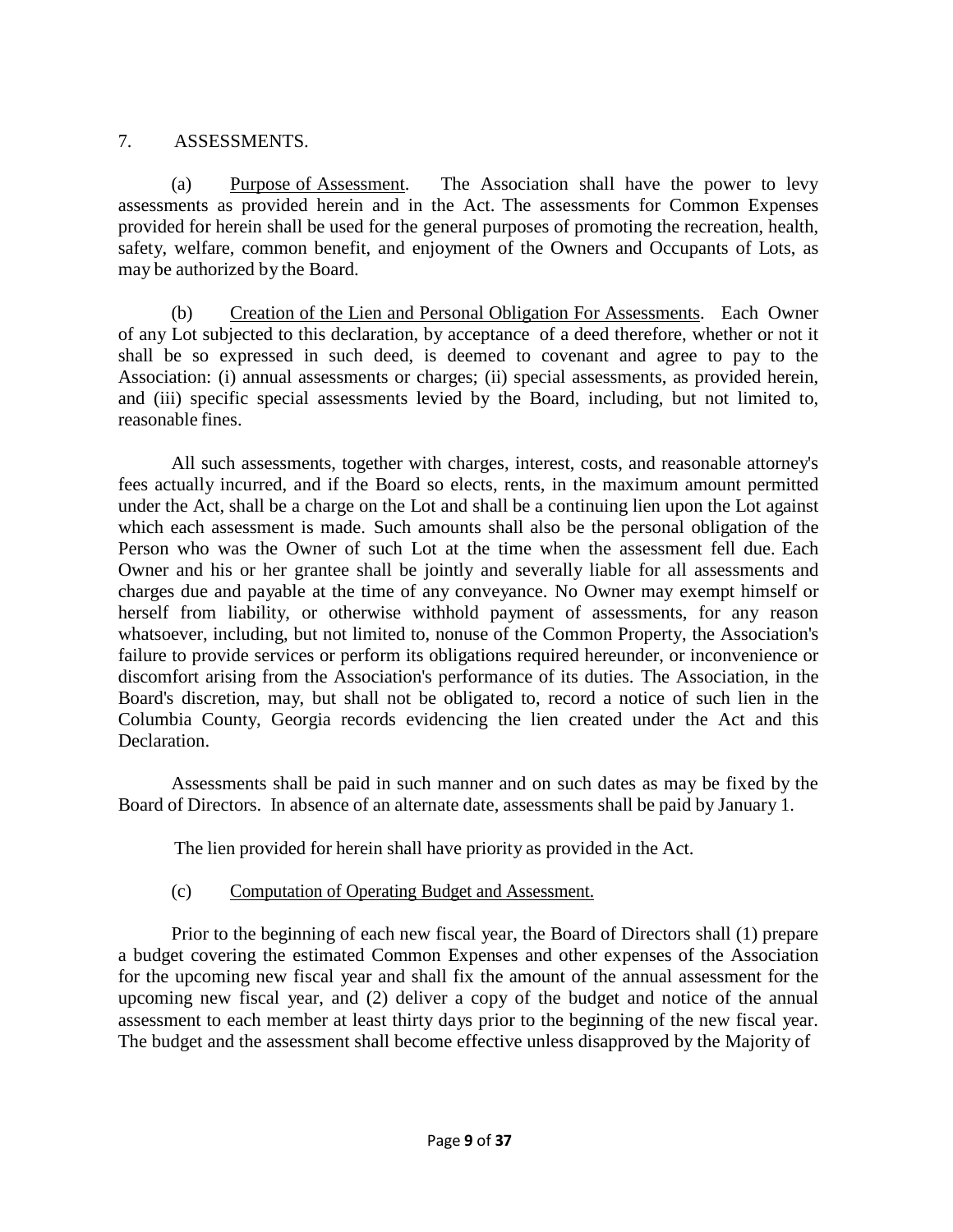the total eligible vote of the Association membership within the first thirty days of the new fiscal year at a meeting of the members. Said meeting may be the annual meeting of the members if the annual meeting is held during the first thirty days of the new fiscal year or may be at a special meeting requested by the members as provided in the Bylaws for special meetings. If the membership disapproves the budget within the first thirty days of the new fiscal year as provided herein, or the Board fails for any reason to either (1) prepare a budget or fix the amount of the annual assessment for the new fiscal year or (2) deliver the budget and notice of the annual assessment to the members, as provided herein, then the budget and annual assessment in effect for the current fiscal year shall continue for the upcoming new fiscal year. Any increase in annual assessments which would raise the amount of assessment to an amount which would constitute an increase of over \$200.00 in the past five (5) years, must be approved by a majority of those members present in person or by proxy at an annual or special meeting.

The fiscal year of the Association may be set by Board resolution or, in the absence thereof, shall be the calendar year.

The budget shall not operate as a limitation on expenditures by the Board, but, rather, the budget is merely an estimate of Common Expenses on which the Board may base the annual assessments.

(d) Delinquent Assessments. All assessments and related charges not paid on or before the due date shall be delinquent, and the Owner shall be in default.

(i) If any assessment or installment of an assessment is not paid in full within ten (10) days of the due date, a late charge equal to the greater of (\$10.00) dollars or ten (10%) percent of the amount not paid, or such higher amounts as may be authorized by the Act, may be imposed without further notice or warning to the delinquent Owner, and interest at the rate often (10%) percent per anum, or such higher rate as permitted by the Act, shall accrue from the due date.

(ii) If partial payment of an assessment or other charge is made, the amount received may be applied by the Board, in respective order, to costs and attorney's fees, late charges, interest, delinquent assessment, and current assessment.

(ii) If an assessment, fine or other charge, or any part thereof, remains unpaid more than thirty (30) days after the due date, the Association, acting through the Board, may institute suit to collect all amounts due pursuant to the provisions of the Declaration, the Bylaws, the Act and Georgia law, including reasonable attorney's fees actually incurred.

(iii) A member's right to vote shall automatically be suspended during any period in which a member is more than thirty (30) days delinquent on any assessment or charge. Such suspension shall remain in effect until the past due assessments are paid in full or until the Board reinstates the member's right to vote in writing.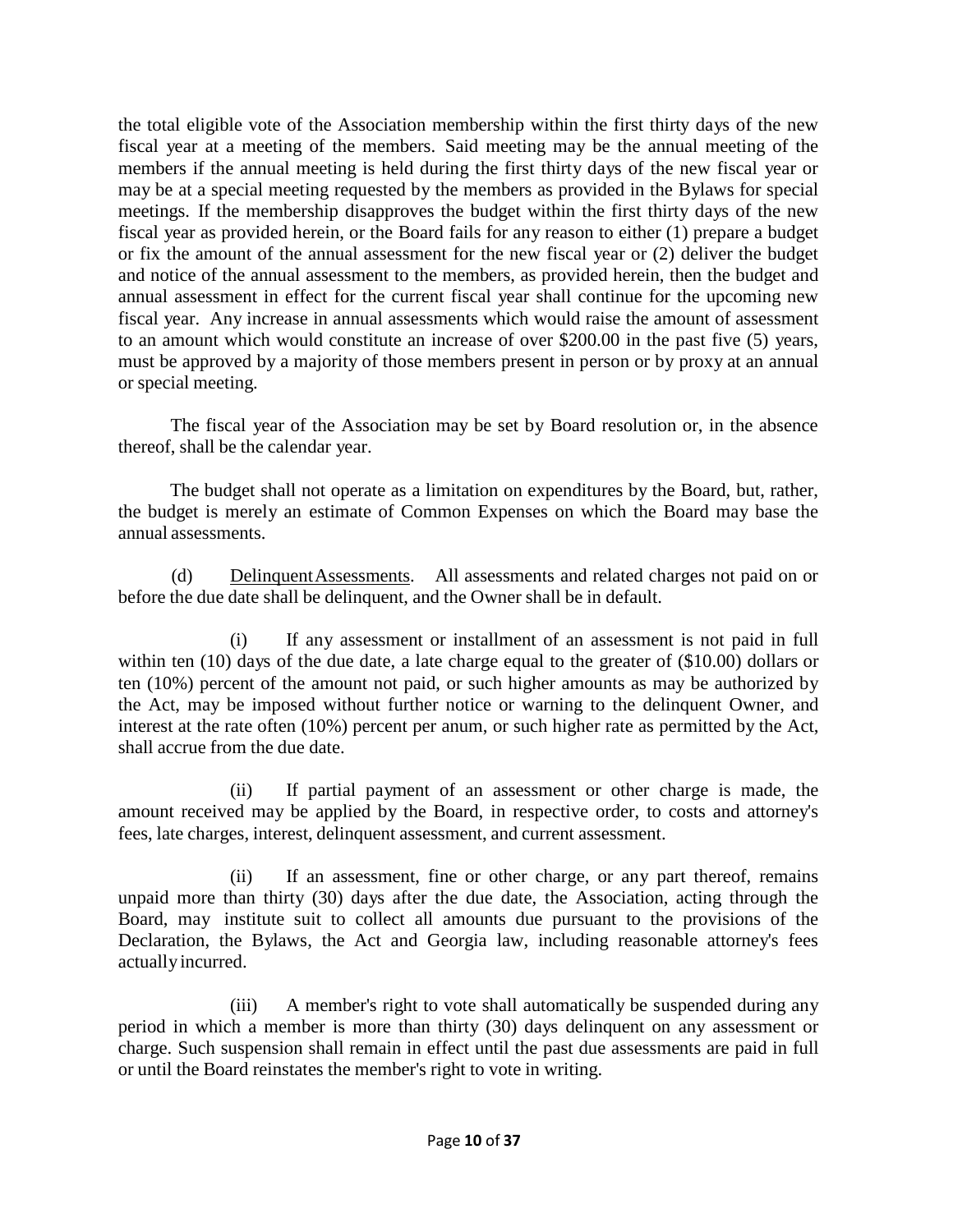(e) SpecialAssessments. In addition to the annual assessment provided for in this paragraph, a special assessment may be imposed by a majority vote at an annual or special meeting of the Association.

(f) Capital Budget. The Board may prepare an annual or multi-year capital budget, which shall take into, account the number and nature of replaceable assets, the expected life of each asset, and the expected repair or replacement cost.

(g) Statement of Account. Any Owner, Mortgagee, or a Person having executed a contract for the purchase of a Lot, or a lender considering a loan to be secured by a Lot, shall be entitled, upon written request, to a statement from the Association setting forth the amount of assessments due and unpaid, including any late charges, interest, fines, or other charges against such Lot. The Association shall respond in writing within five (5) business days of receipt of the request for a statement; provided, however, the Association may require the payment of a fee, not exceeding ten (\$10.00) dollars or such higher amount as may be authorized under the Act, as a prerequisite to the issuance of such a statement. Such written statement shall be binding on the Association as to the amount of assessments due on the Lot as of the date specified therein.

(h) Assessments for Contiguous Lots with One Owner. Notwithstanding the above, an owner of contiguous lots upon which only one residence is constructed, shall only be subject to assessments for one lot, provided said residence is partially physically located on each such contiguous lot. An owner who qualifies for the above exception shall also only have one  $(1)$  vote.

## 8. INSURANCE.

(a) Individual Lot Owner Insurance. Each Owner shall carry blanket all- risk casualty insurance, if reasonably available, or if not reasonably available, fire and extended coverage, on his or her Lot and structures constructed. Each Owner further covenants and agrees that, in the event of damage and destruction of structures on his Lot, the Owner shall proceed promptly to repair or to reconstruct the damaged structure in a manner consistent with the original construction or such other plans and specifications as are approved by the Association or Architectural Control Committee, unless a determination not to rebuild is made and agreed upon in writing by Association. The Owner shall pay any costs of repair or reconstruction, which are not covered by insurance proceeds. If the structure is totally destroyed and a determination is made not to rebuild or to reconstruct, the Owner shall clear the Lot of all debris and return it to substantially the natural state in which it existed prior to the beginning of construction within ninety (90) days of the destruction or as otherwise approved by the Association, and thereafter the Owner shall continue to maintain the Lot in a neat and attractive condition consistent with the Community-Wide Standard.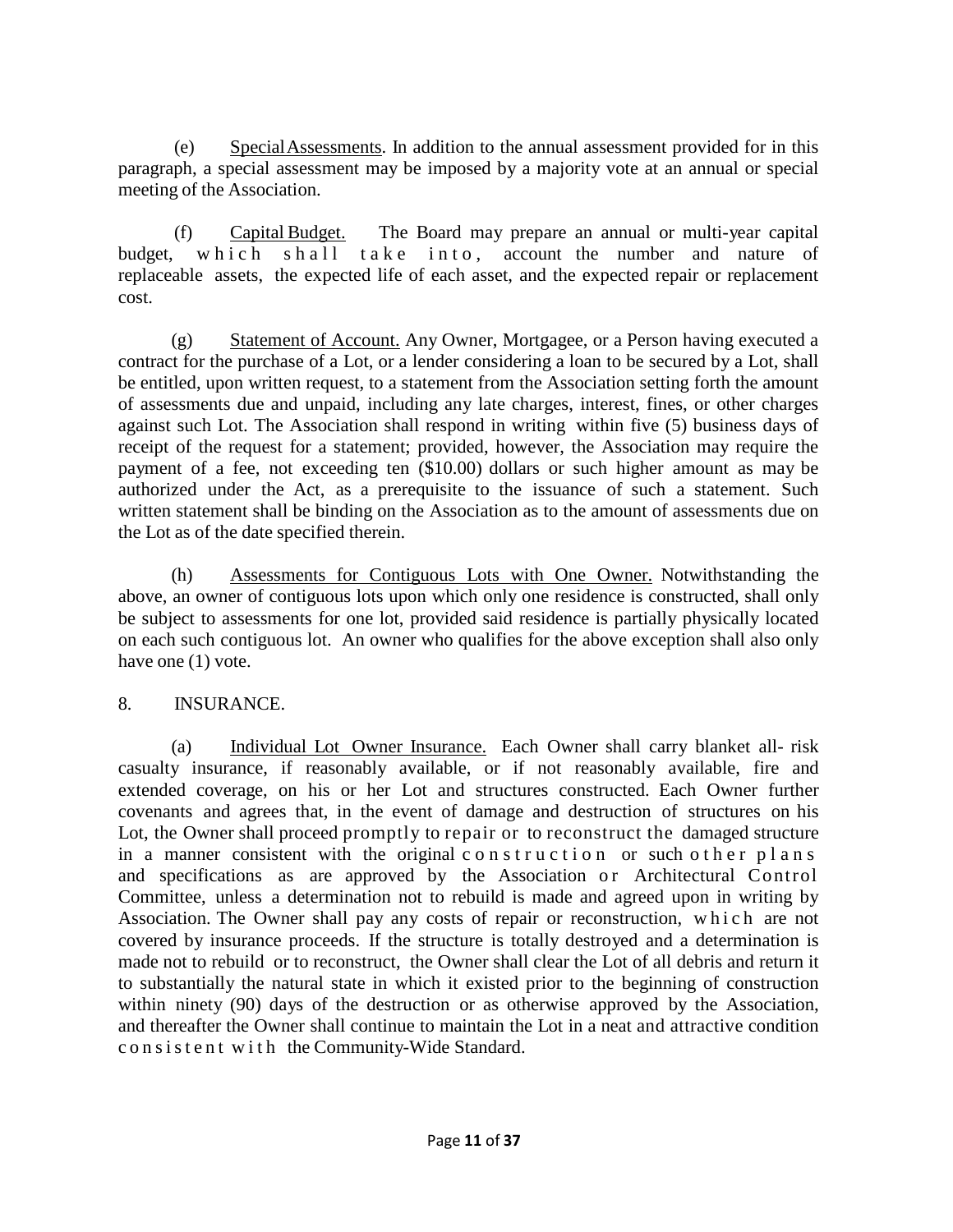## (b) Association Liability and Director's and Officers' Liability Insurance.

The Board shall obtain a public liability policy applicable to the Common Property covering the Association and its members for all damage or injury caused by the negligence of the Association or any of its members or agents in their capacities as such, and, if reasonably available, directors' and officers' liability insurance. The public liability policy shall have a combined single limit of at least One Million (\$1,000,000.00) Dollars.

(c) Premiums and Deductible on Association Policies. Premiums for all insurance obtained by the Association shall be a Common Expense of the Association. The policies may contain a reasonable deductible, and the amount thereof shall not be subtracted from the face amount of the policy in determining whether the insurance at least equals the full replacement cost.

(d) Policy Terms. All such insurance coverage obtained by the Board shall be written in the name of the Association, as trustee, for the respective benefited parties, as further identified in subparagraph (ii) below. Such insurance shall be governed by the provisions hereinafter set forth:

Georgia.

(i). All policies shall be written with a company licensed to do business in

(ii). All policies on the Common Property shall be for the benefit of the Association and its members. Any policies covering improvements on Lots shall be for the benefit of Lot Owners and their Mortgagees, as their interests may appear.

(iii). Exclusive authority to adjust losses under policies obtained by the Association shall be vested in the Board; provided, however, no Mortgagee having an interest in such losses may be prohibited from participating in the settlement negotiations, if any, related thereto.

(iv) In no event shall the insurance coverage obtained and maintained by the Board hereunder be brought into contribution with insurance purchased by individual Owners, occupants, or their Mortgagees, and the insurance carried by the Association shall be primary.

(v) All casualty insurance policies shall have an inflation guard endorsement and an agreed amount endorsement if these are reasonably available and all insurance policies may be reviewed annually by one or more qualified persons, at least one of whom must be in the real estate industry and familiar with construction in the county where the Property is located.

(vi) The Board shall be required to make every reasonable effort to secure insurance policies that will provide for the following: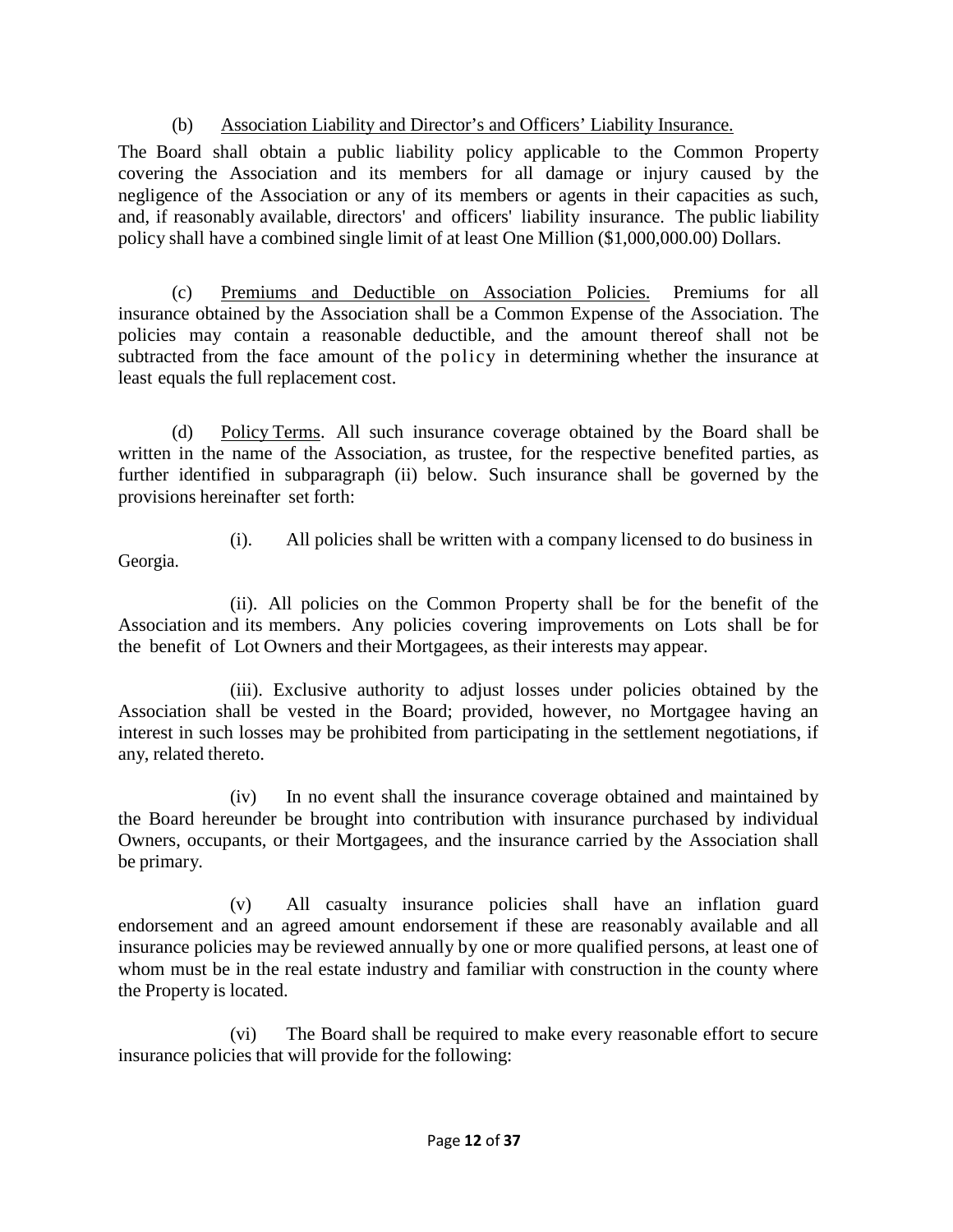1. a waiver of subrogation by the insurer as to any claims against the Board, the Association's manager, the Owners and their respective tenants, servants, agents, and guests;

paying cash; 2. a waiver by the insurer of its rights to repair and reconstruct instead of

3. a provision that no policy may be canceled, invalidated, suspended or subjected to nonrenewal on account of any one or more individual Owners;

4. a provision that no policy may be canceled, invalidated, suspended, or subjected to nonrenewal on account of any defect or the conduct of any director, officer, or employee of the Association or its duly authorized manager without prior demand in writing delivered to the Association to cure the defect or to cease the conduct and the allowance of a reasonable time thereafter within which a cure may be effected by the Association, its manager, any Owner or Mortgagee;

5. that any "other insurance" clause in any policy exclude individual Owners' policies from consideration; and

6. that no policy may be canceled or substantially modified or subjected to nonrenewal without at least thirty (30) days' prior written notice to the Association.

(b) Additional Association Insurance. In addition to the other insurance required by this Paragraph, the Board shall obtain workmen's compensation insurance, if and to the extent necessary to satisfy the requirements of applicable laws, and a fidelity bond or bonds on officers, employees, and other persons handling or responsible for the Association's funds or dishonesty Insurance. The amount of fidelity coverage or dishonesty insurance shall be determined in the officers' best business judgment, but if reasonably available, shall not be less than three (3) months assessments plus a reasonable amount to cover all or a reasonable portion of reserve funds in the custody of the Association at any time during the term of the bond; provided, however, fidelity coverage herein required may be reduced based on financial controls which take one or more of the following forms: (a) the Association or management company, if any, maintains a separate bank account for the working account and the reserve account, each with appropriate access controls and the bank in which funds are deposited sends copies of the monthly bank statements directly to the Association; (b) the management company, if any, maintains separate records and bank accounts for each association that uses its services and the management company does not have the authority to draw checks on, or to transfer funds from, the Association's reserve account; or (c) two Board members must sign any checks written on the reserve account. Bonds shall contain a waiver of all defenses based upon the exclusion of persons serving without compensation and may not be canceled, substantially modified, or subjected to nonrenewal without at least thirty (30) days' prior written notice to the Association. The Association shall also obtain construction code endorsements, and flood insurance, if and to the extent necessary to satisfy the requirements of The Mortgage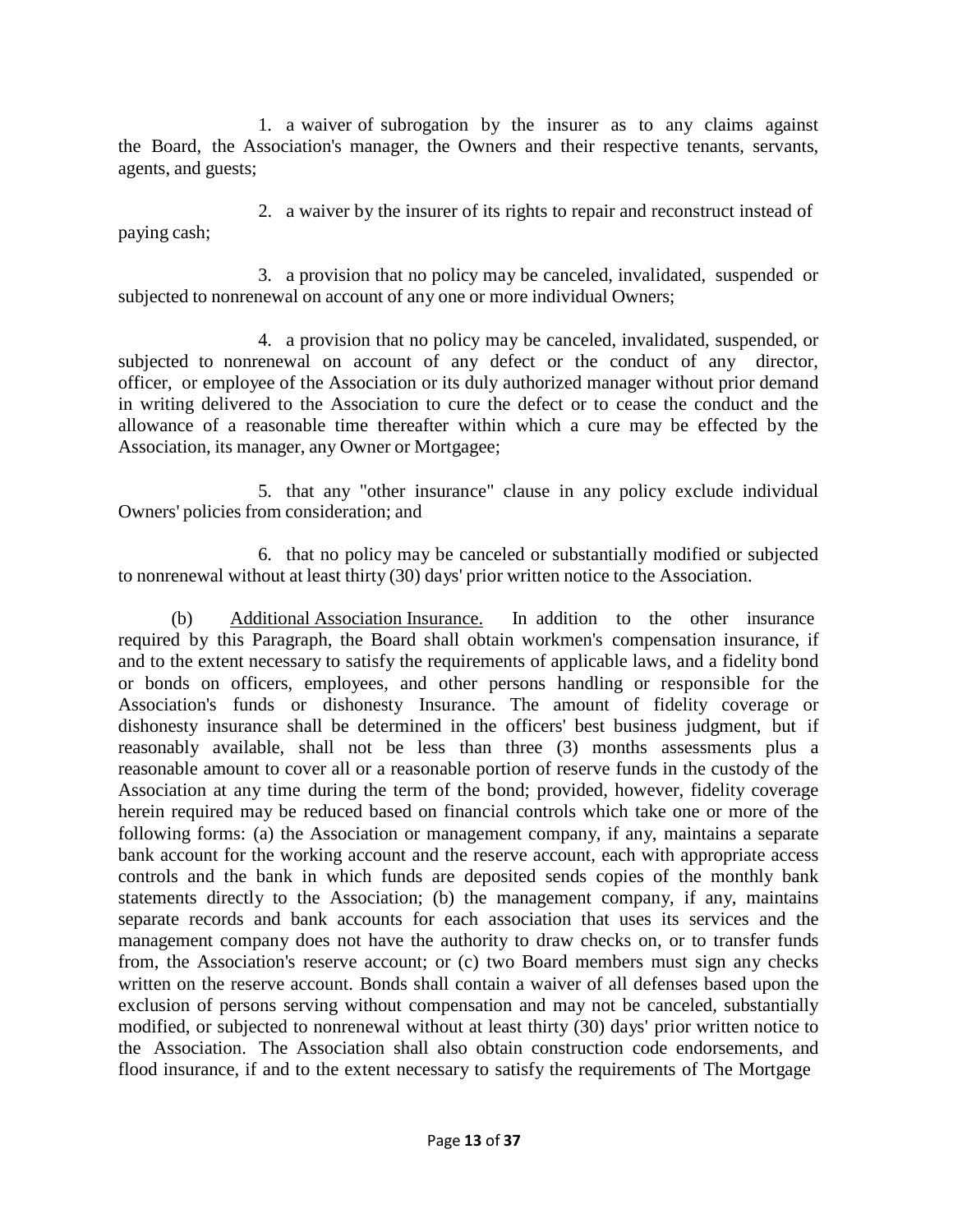Corporation or the Federal National Mortgage Association.

(c) InsuranceDeductibles. In the event of an insured loss under the Association's casualty policy, any required deductible shall be considered a maintenance expense to be paid by the Association or the Person or Persons who would be responsible for such loss in the absence of insurance in the same proportion for which they otherwise would have born responsibility. If the loss affects more than one Lot or a Lot and the Common Property, the cost of the deductible may be apportioned and assessed equitably by the Board among the parties suffering loss in accordance with the total cost of repair, or otherwise as the Board reasonably determines equitable, unless the insurance policy provides that the deductible will apply to each Lot separately. If any Owner fails to pay the deductible when required hereunder, then the Association can pay the deductible and assess the cost to the Owner or Owners pursuant to Paragraph 5(b) and 8 hereof.

## 9. REPAIR AND RECONSTRUCTION.

In the event of damage to or destruction of all or any part of the Property insured by the Association as a result of fire or other casualty, unless eighty (80%) percent of the Lot Owners, including the Owner(s) of any damaged Lot(s), vote not to proceed with the reconstruction and repair of the structure, the Board or its duly authorized agent shall arrange for and supervise the prompt repair and restoration of the structure. In the event of substantial damage or destruction, each institutional holder of a first Mortgage shall be entitled to written notice of the damage, and nothing in these documents shall be construed to afford a priority to any Lot Owner with respect to the distribution of proceeds to any such Lot.

(a) CostEstimates. Immediately after a fire or other casualty causing damage to the Property, the Board shall obtain reliable and detailed estimates of the cost of repairing and restoring the structures (including any damaged Lot) to substantially the condition which existed before such casualty, allowing for any changes or improvements necessitated by changes in applicable building codes. Such costs may also include professional fees and premiums for such bonds as the Board determines to be necessary.

(b) Source and Allocation of Proceeds. If the proceeds of insurance are not sufficient to defray the estimated costs of reconstruction and repair, as determined by the Board, or if at any time during the reconstruction and repair or upon completion of reconstruction and repair the funds for the payment of the costs thereof are insufficient, a special assessment shall be made against all of the Lot Owners without the necessity of a vote of the members or compliance with Paragraph 7(e) above. If, after repair and reconstruction is completed, there is a surplus of funds, such funds shall be common funds of the Association to be used as directed by the Board.

(c) Plans and Specifications. Any such reconstruction or repair shall be substantially in accordance with the plans and specifications under which the Property was originally constructed, except where changes are necessary to comply with current applicable building codes or where improvements not in accordance with the original plans and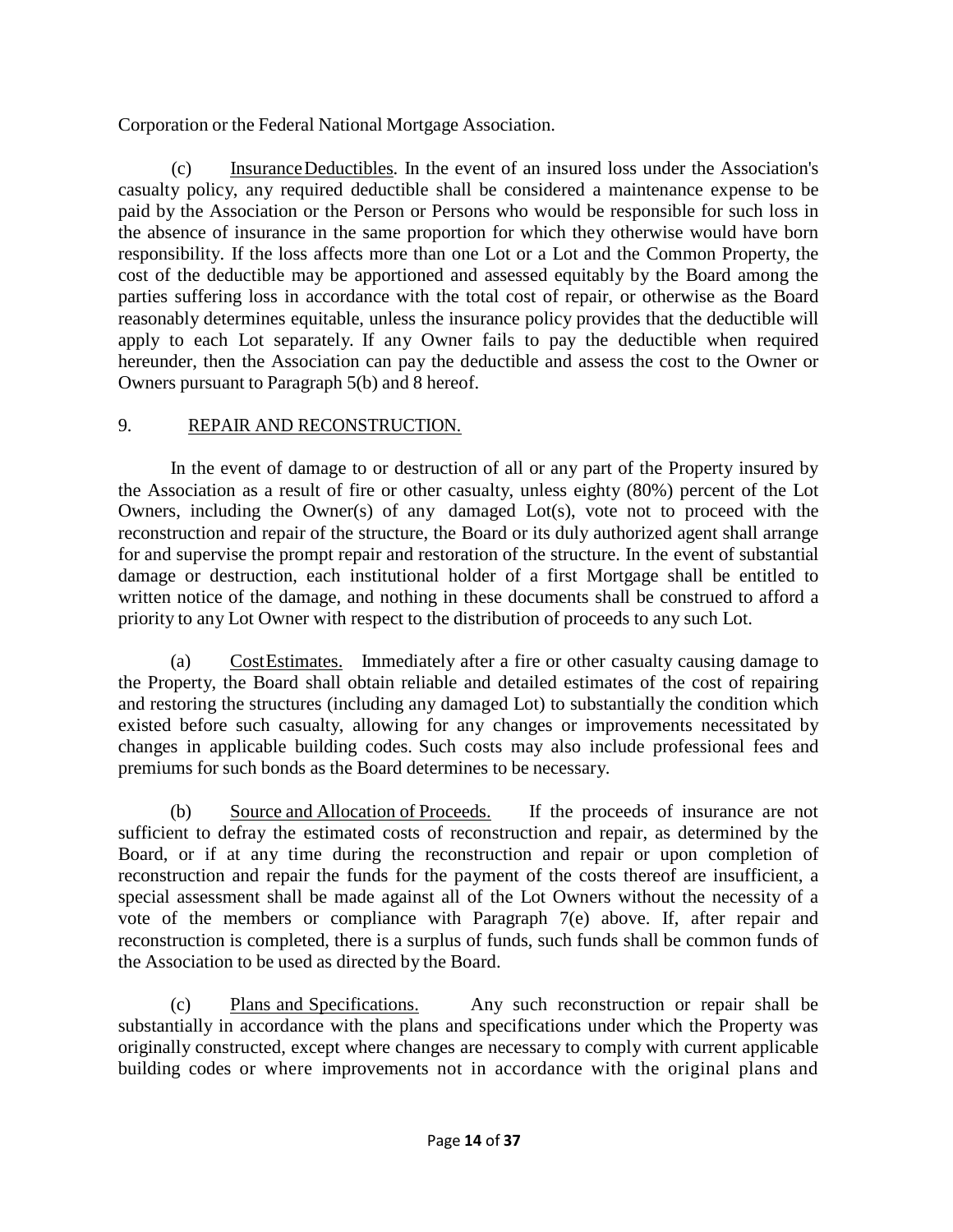specifications are approved by the Board. To the extent insurance proceeds are available, the Association may reconstruct or repair owner improvements damaged as a result of fire or other casualty.

(d) Encroachments. Encroachments upon or in favor of Lots which may be created as a result of such reconstruction or repair shall not constitute a claim or basis for any proceeding or action by the Lot Owner upon whose property such encroachment exists, provided that such reconstruction was substantially in accordance with the architectural plans under which the Property was originally constructed. Such encroachments shall be allowed to continue in existence for so long a s the reconstructed building shall stand.

(e) ConstructionFund. The net proceeds of the insurance collected on account of a casualty and the funds collected by the Association from assessments against Lot Owners on account of such casualty shall constitute a construction fund which shall be disbursed in payment of the cost of reconstruction and repair in the manner set forth in this Paragraph, to be disbursed by the Association in appropriate progress payments to such contractor(s), supplier(s), Owners and/or personnel performing the work or supplying materials or services for the repair and reconstruction of the buildings as are designated by the Board.

(f) Damage to or Destruction of Dwellings on Lots. In the event of damage to or destruction of structures on a Lot, the Owner shall proceed promptly to repair or to reconstruct the damaged structure in a manner consistent with the original construction or such other plans and specifications as are approved in accordance with Paragraph 10 of this Declaration, unless a determination not to rebuild is made by the Lot Owner in cases of substantial damage or destruction. If the structure is substantially destroyed and a determination is made not to rebuild or to reconstruct, the Owner shall clear the Lot of all debris and return it to substantially the natural state in which it existed prior to the beginning of construction, and, thereafter, the Owner shall continue to maintain the Lot in a neat and attractive condition consistent with the Community-Wide Standard.

## 10. ARCHITECTURAL CONTROLS.

(a) Architectural Standards. Except as provided herein, no Owner, Occupant, or any other person may make any encroachment onto the Common Property, or make any exterior change, alteration, or construction (including painting, re-roofing, and landscaping), nor erect, place or post any object, mailbox, playground equipment, light (except for reasonable seasonal decorative lights displayed between Thanksgiving and January 15), storm door or window, exterior sculpture, fountain, metal flag pole, or other thing on a Lot, the exterior of a dwelling or other building, in any windows (including the interior of windows which are visible from the exterior), or on any Common Property, without first obtaining the written approval of the Architectural Control Committee ("ACC"). The standard for approval of such improvements shall include, but not be limited to: (1) aesthetic consideration, (2) materials to be used, (3) compliance with the Community-Wide Standard,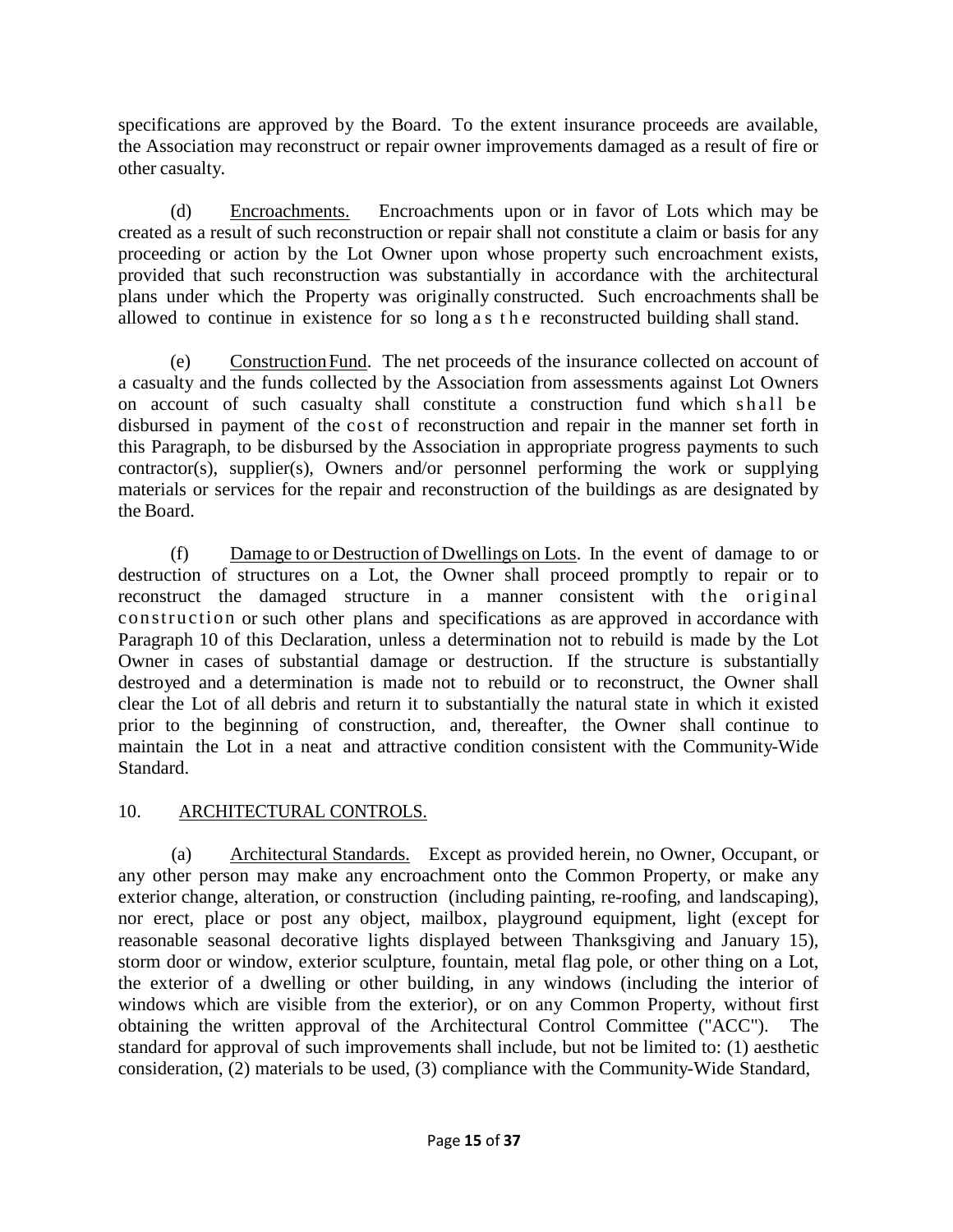this Declaration, or the design standards which may be adopted by the Board or ACC, (4) harmony with the external design of the existing buildings, Lots and structures, and the location in relation to surrounding structures and topography, and (5) any other matter deemed to be relevant or appropriate by the Board or ACC.

Applications for approval of any such architectural modification shall be in writing and shall provide such information as the ACC may reasonably require. The ACC or its designated representative shall be the sole arbiter of such application and may withhold approval for any reason, including purely aesthetic considerations, and the Association, acting through the Board, shall be entitled to stop any construction which is not in conformance with approved plans. The Board or the ACC may publish written architectural standards for exterior and Common Property alterations or additions, and any request in substantial compliance therewith shall be approved; provided, however, each such requested change shall be in harmony with the external design of the existing buildings and Lots and the location in relation to surrounding structures and topography of the vicinity.

The ACC or the Board, subject to this subparagraph (a), may allow such encroachments on the Common Property, as it deems acceptable.

If the ACC or its designated representative fails to approve or to disapprove such application within thirty (30) days after the application and such information as the ACC may reasonably require shall have been submitted, then the owner submitting the application may issue written notice, by certified mail, to the Association's President, informing of the Owner's intent to proceed with the modification as identified in the application, unless the Association issues written disapproval of the application within ten (10) days of receipt of Owner's notice. If the Board fails to issue such written disapproval within that ten (10) day period, then its approval will not be required and this subparagraph will be deemed complied with, unless such structure or improvement otherwise is in violation of the Declaration, the Bylaws, the design standards, the Association's rules and regulations, or applicable zoning ordinances.

(b) Architectural Control Committee. The Architectural Control Committee shall constitute a standing committee of the Association. The ACC shall consist of the Board unless the Board delegates to other Persons the authority to serve on the ACC. At all times, however, the chairperson of the ACC shall be a Board member. The ACC shall have the authority to select and employ professional consultants to assist it in discharging its duties, the cost of such consultants to be paid by the Owner of any Lot for which plans and specifications have been submitted for approval. The Owner of any such Lot shall be responsible for paying the full costs of each review, whether or not submitted plans and specifications are approved by the ACC, and the ACC may require payment of all such costs prior to approval of plans and specifications. The ACC also may charge reasonable fees to cover the cost of review or inspections performed hereunder, and any such fees shall be published in the design standards.

(c) Appeal. In the event that the ACC or its designated representative disapproves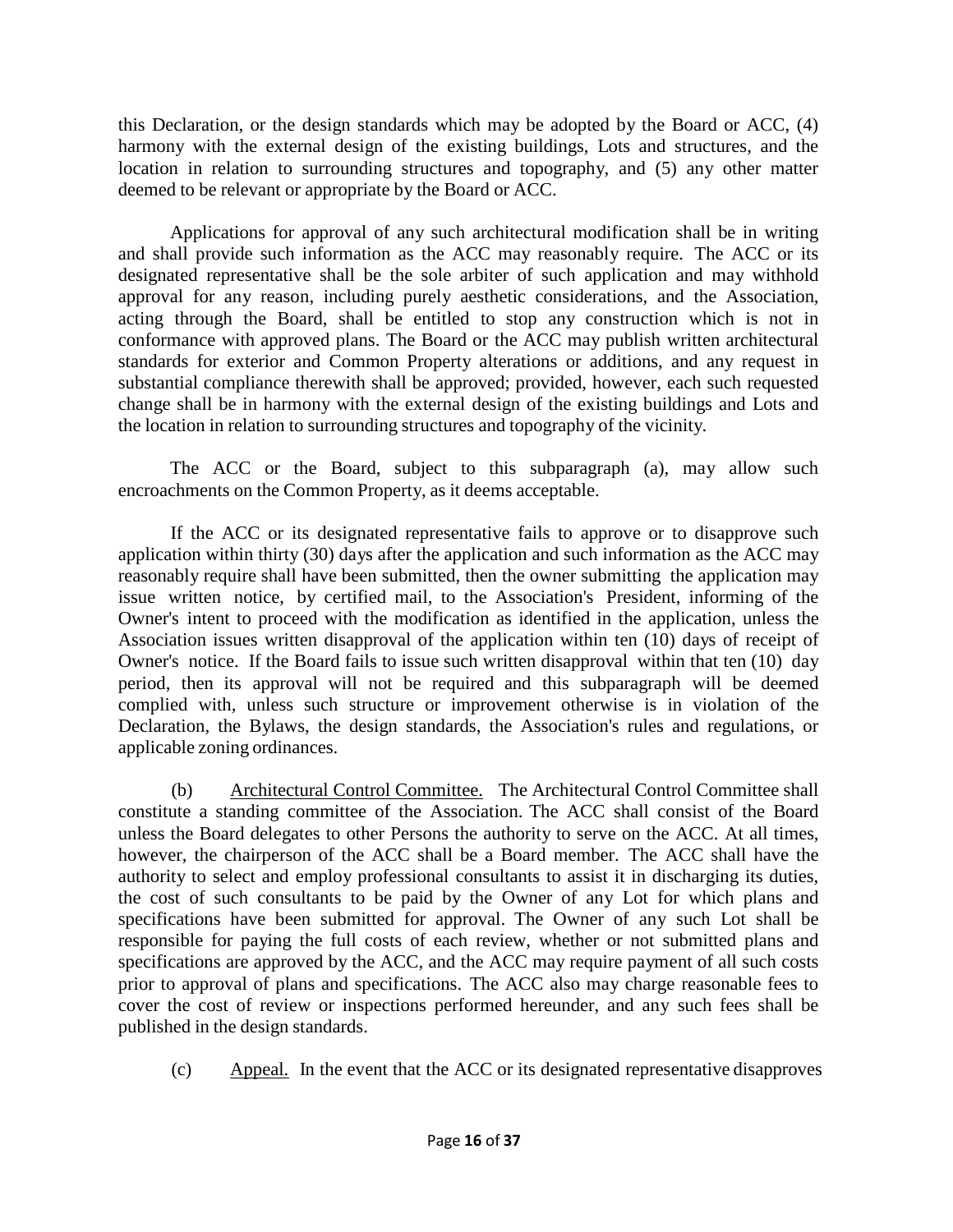any application or part thereof, an Owner shall have the right to appeal the ACC's decision to the full Board of Directors. However, in the event that the ACC is a Board member, he/she shall abstain from any Board vote on such appeals. The Board shall rule on the appeal within thirty (30) days of receiving written notice requesting an appeal from the Owner. In ruling on the appeal, the Board shall consider all relevant materials presented to it by either the Owner or the ACC, the decision of the ACC, and the application of the Owner to the ACC. The Board of Directors shall have the final authority to approve, disapprove, or conditionally approve or disapprove the application of the Owner. If the Board does not receive written notice from the Owner by certified mail requesting an appeal within fourteen (14) days from the date of the ACC's notice to the Owner of its decision, the decision of the ACC shall become final and all rights of appeal shall terminate and thereafter be void.

(d) Limitation of Liability. Review and approval of any application pursuant to this Paragraph may be made on any basis, including solely the basis of aesthetic considerations, and neither the Board nor the ACC shall bear any responsibility for ensuring the design, quality, structural integrity or soundness of approved construction or modifications, nor for ensuring compliance with building codes, zoning regulations and other governmental requirements. Neither the Association, the Board, the ACC, or member of any of the foregoing shall be held liable for any injury, damages or loss arising out of the manner, design or quality of approved construction on or modifications to any Lot, nor may any action be brought against the Association, the Board, the ACC, or any member thereof, for any such injury, damage or loss.

(e) No Waiver of Future Approvals. Each Owner acknowledges that the members of the Board and the ACC will change from time to time and that interpretation, application and enforcement of the architectural standards may vary accordingly. The approval of either the Board or the ACC of any proposals, plans and specifications or drawings for any work done or proposed, or in connection with any other matter requiring the approval of the Board or the ACC, shall not constitute a waiver of any right to withhold approval or consent as to any similar proposals, plans and specifications, drawings, or matters whatever subsequently or additionally submitted for approval or consent.

(f) Enforcement. Any construction, alteration or other work done in violation of this Paragraph, the Declaration, the Bylaws, the design standards or any applicable zoning regulations shall be deemed to be nonconforming. Upon written request from the Board, a violating Owner shall, at his or her own cost and expense, remove such nonconforming construction, alteration or other work and restore the property to substantially the same condition as existed prior to such construction, alteration or work. Should the Owner fail to do so, the Board or its designees shall have the right, in addition to all other available remedies, to enter the property, remove the violation and restore the property, or obtain a court order compelling the violating Owner to do so. All costs thereof, including reasonable attorney's fees, may be assessed against such Lot.

In addition to the above, the Board shall have the authority and standing, on behalf of the Association, to impose reasonable fines and to pursue all legal and equitable remedies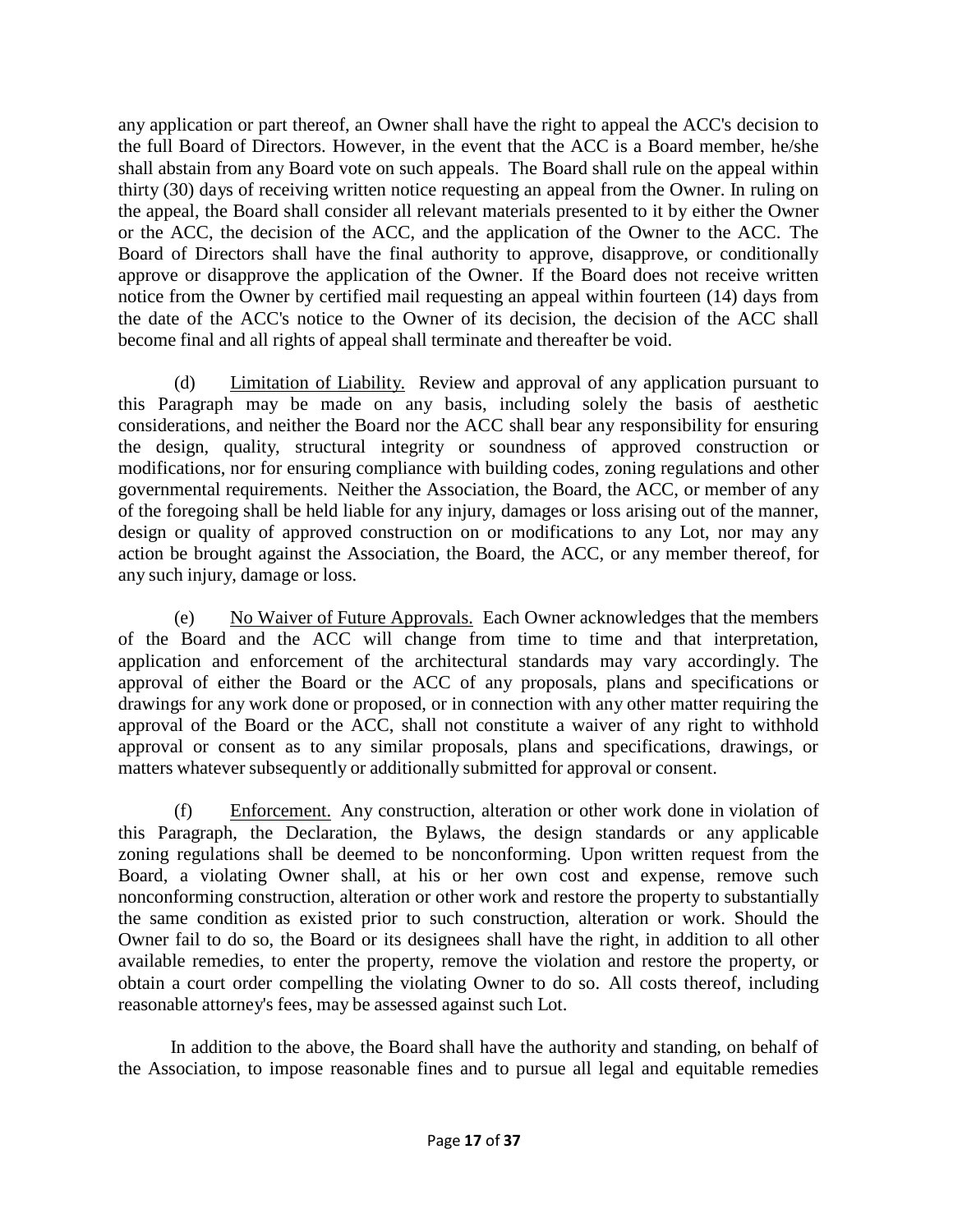available to enforce the provisions of this Paragraph and its decisions or those of the ACC.

All costs of any such action, including reasonable attorney's fees, may be assessed against such Lot whether or not a suit in law or equity is filed by the Association. Furthermore, the Board shall have the authority to record in the Columbia County land records notices of violation of the provisions of this Paragraph.

If any Owner or Occupant makes any exterior change, alteration, or construction (including landscaping) upon the Common Property in violation of this Paragraph, he or she does so at his or her sole risk and expense. The Board may require that the change, alteration or construction remain on the Common Property without reimbursement to the Owner or Occupant for any expense he or she may have incurred in making the change, alteration or construction.

(g) Commencement and Completion of Construction. All improvements approved by the ACC hereunder must be commenced within one year from the date of approval. If not commenced within such time, then such approval shall be deemed revoked by the ACC, unless the ACC gives a written extension for commencing the work. Additionally, except with written ACC approval otherwise, and except for delays caused by strikes, fires, national emergencies, critical materials shortages or other intervening forces beyond the control of the Owner, all work approved by the ACC hereunder shall be completed within 120 days of commencement, unless the ACC approves an extension of the building period in writing.

(h) Preservation of Trees and Vegetation. Since living trees contribute to the aesthetic value of Country Place, no tree, shrub or other vegetation may be removed from any lot without the written approval of the Architectural Control Committee. Approval for the removal of trees, shrubs, and vegetation located within ten (10) feet of a main dwelling or accessory building within ten feet of the approved site for such building will be granted unless removal will substantially decrease the beauty of the property.

## 11. USE RESTRICTIONS.

Each Owner of a Lot shall be responsible for ensuring that the Owner's family, guests, tenants and Occupants comply with all provisions of this Declaration, the Bylaws and the rules and regulations of the Association. Furthermore, each Owner and Occupant shall always endeavor to observe and promote the cooperative purposes for which the Association was established. In addition to any rights the Association may have against the Owner's family, guests, tenants or Occupants, the Association may take action under this Declaration against the Owner as if the Owner committed the violation in conjunction with the Owner's family, guests, tenants or Occupants.

(a) ResidentialUse. Each Lot shall be used for residential purposes only, and no trade or business of any kind may be conducted in or from a Lot or any part of the Property, including business uses ancillary to a primary residential use, except that the Owner or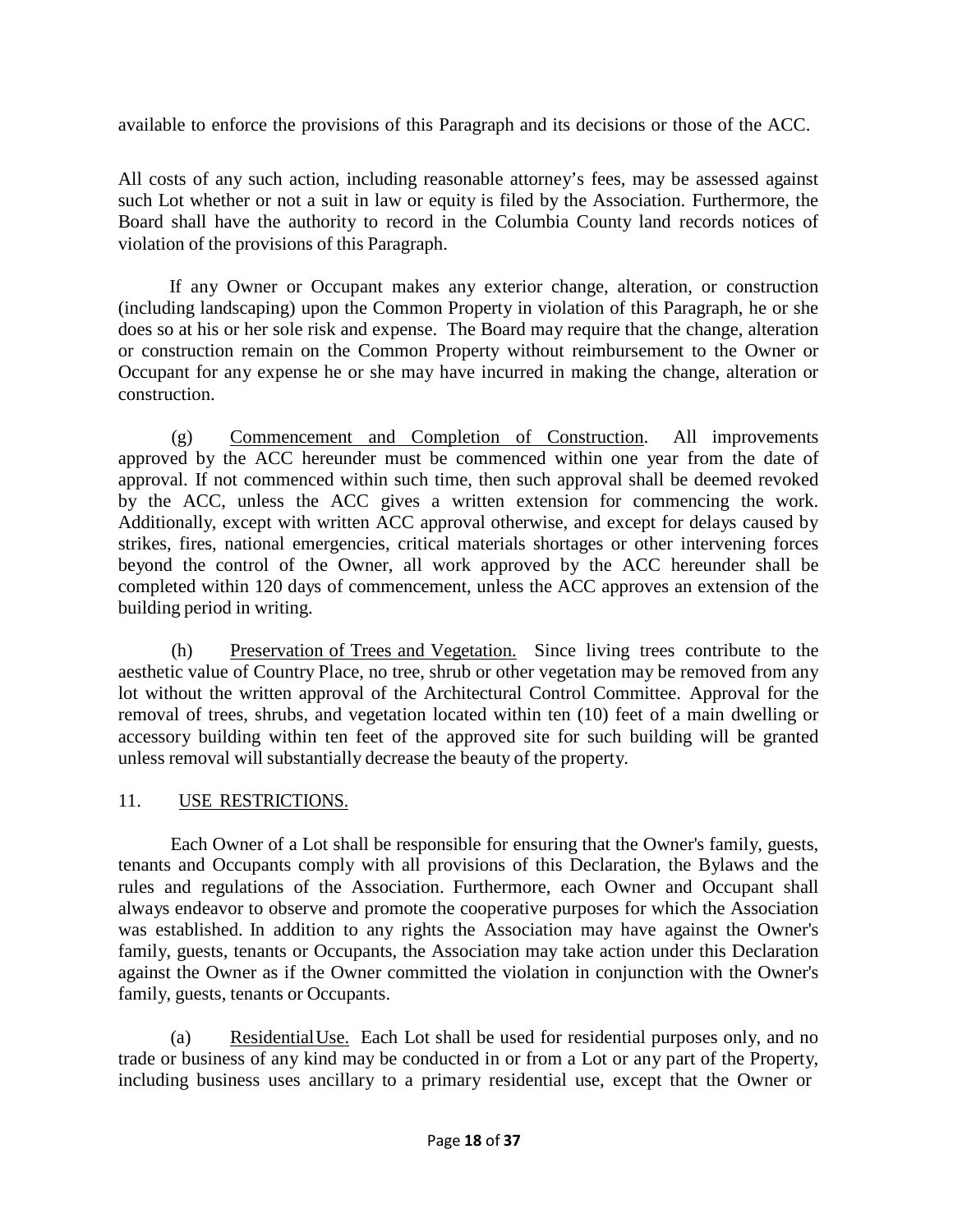Occupant residing in a dwelling on a Lot may conduct such ancillary business activities within that dwelling so long as (1) the existence or operation of the business activity is not apparent or detectable by sight, sound, or smell from the exterior of the dwelling; (2) the business activity does not involve visitation of the Lot by employees, clients, customers, suppliers or other business invitees; provided, however, this provision shall not preclude delivery of materials or items by United States Postal delivery or by other customary parcel delivery services (U.P.S., Federal Express, etc.); (3) the business activity conforms to all zoning requirements for the Property; (4) the business activity does not increase traffic in the Property; (5) the business activity does not increase the insurance premium paid by the Association or otherwise negatively affect the ability of the Association to obtain insurance coverage; and (6) the business activity is consistent with the residential character of the Property and does not constitute a nuisance. Or a hazardous or offensive use, or threaten the security or safety of other residents of the Property, as may be determined in the Board's sole discretion. Notwithstanding the above, no lot may be utilized for commercial or nonprofit purposes as a shelter or group home.

The terms "business" and "trade," as used in this provision, shall be construed to have their ordinary, generally accepted meanings, and shall include, without limitation, any occupation, work, or activity undertaken on an ongoing basis which involves the provision of goods or services to persons other than the provider's family and for which the provider receives a fee, compensation, or other form of consideration, regardless of whether: (i) such activity is engaged in full or part-time; (ii) such activity is intended to or does generate a profit; or (iii) a license is required therefore. Notwithstanding the above, the use of a Lot by an on-site management company operating on behalf of the Association shall not be considered a trade or business within the meaning of this subparagraph.

If an Owner of a Lot is a corporation, partnership, trust or other legal entity not being a natural person, the entity shall designate in writing to the Board the name(s) of the person(s) who will occupy the dwelling on the Lot. The designated person(s) to occupy the dwelling may not be changed more frequently than once every six (6) months.

(b) Use of Common Property. There shall be no obstruction of the Common Property, nor shall anything be kept, parked or stored on any part of the Common Property without prior written Board consent, except as specifically provided herein.

With prior written Board approval, and subject to any restrictions imposed by the Board, an Owner or Owners may reserve portions of the Common Property for use for a period of time as set by the Board. Any such Owner or Owners who reserve a portion of the Common Property hereunder shall assume, on behalf of himself/herself/themselves and his/her/their guests, Occupants and family, all risks associated with the use of the Common Property and all liability for any damage or injury to any person or thing as a result of such use. The Association shall not be liable for any damage or injury resulting from such use unless such damage or injury is caused solely by the willful acts or gross negligence of the Association, its agents or employees.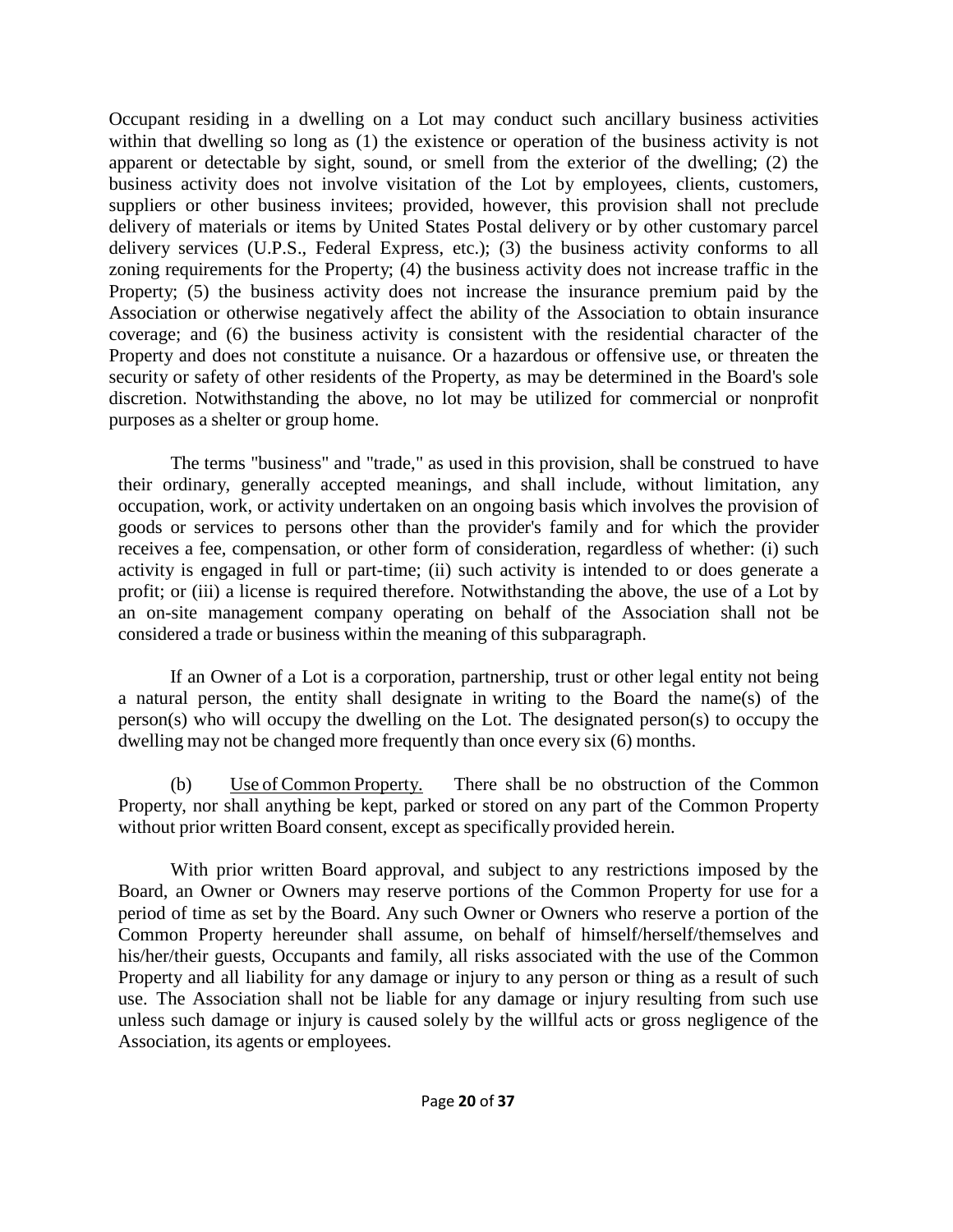(c) Prohibition of Damage, Nuisance and Noise. Without prior written Board consent, nothing shall be done or kept on the Property which would be in violation of any statute, rule, ordinance, regulation, permit or other validly imposed requirements of any environmental body, or which would increase the Common Expenses.

Noxious, destructive, offensive or unsanitary activity shall not be carried on upon the Property. No Owner or Occupant may use or allow the use of the Lot or any portion of the Property at any time, in any way, which may endanger the health or property of other Occupants, unreasonably annoy, disturb or cause embarrassment or discomfort to other Owners or Occupants, or, in the Board's discretion, constitute a nuisance. The intention of this provision is to grant the Association and aggrieved Owners and Occupants a right of redress for actions, activities or conduct which unreasonably disturbs or impairs the peaceful and safe enjoyment of the Property. In this regard, specific unauthorized and unreasonable annoyances or disturbances shall include, but not be limited to, the following:

> (i) Any screaming, shouting, excessively loud talking, whistling, or playing of music or television either outside of a Lot at any time or within a Lot if such conduct can be heard in the normal course of activities in a dwelling on any other Lot;

> (ii) Any fighting, raucous behavior or insobriety either outside of a Lot at any time or within a Lot if such conduct can be heard in the normal course of activities in a dwelling on any other Lot;

> (iii) The use of any alarm, equipment, or device, mechanical or otherwise, which creates or produces excessively loud sounds or any vibrations either outside of a Lot at any time or within a Lot if such sounds can be heard or vibrations felt in the normal course of activities in a dwelling on any other Lot, except home security alarms;

> (iv) Speakers, horns, sirens, whistles, bells, amplifiers or other sound devices, except as such devices may be used exclusively for security purposes;

> (v) Any threatening or intimidating conduct towards any resident, guest or pet at the Property;

> (vi) Any conduct which, in the Board's reasonable discretion, creates any danger or risk of injury to others or damage to property at the Property or which creates any threat to health or safety of any other resident or pet;

> (vii) Any excessively loud play or playground activities either outside of a Lot at any time or within a Lot if such conduct can be heard in the normal course of activities in a dwelling on any other Lot;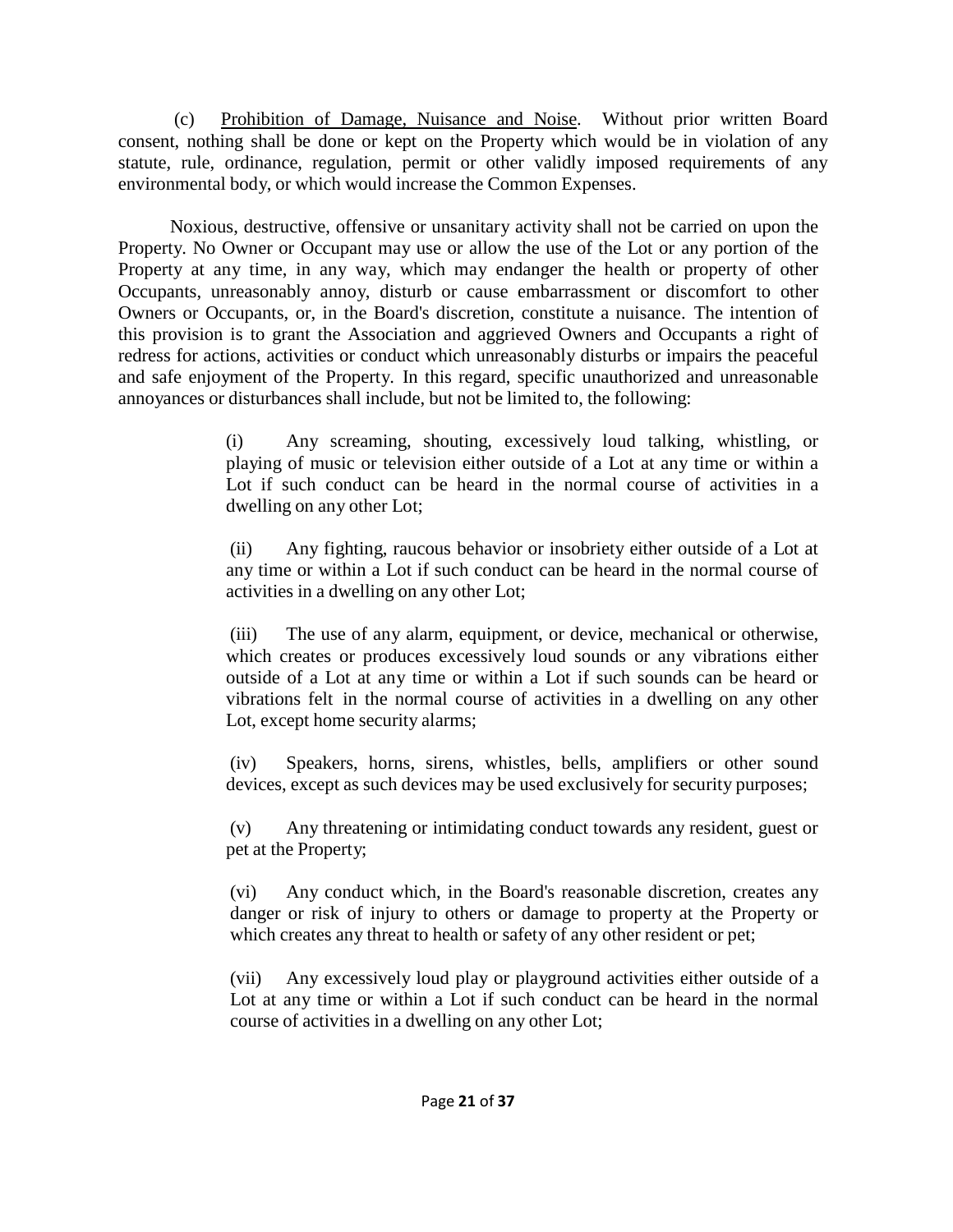(viii) Any conduct which creates any noxious or offensive odor either outside of a Lot at any time or within a Lot if such odors can be detected in the normal course of activities in a dwelling on any other Lot;

(ix) Any similar action or activity outside of a Lot on the Property, or which occurs inside a Lot but which interferes with the peaceful use and enjoyment of other Lots or the Common Area by any other Owner, members of his or her family, guests, invitees, or Occupants of his or her Lot; or

(x) Any construction or similar activities in a Lot, which can be heard in other Lots between the hours of 9:00 p.m. and 7:30 a.m.

(xi) Any use of motorcycles, ATVs, and other gasoline powered recreational vehicles in the power easement areas.

However, nothing herein shall be construed to affect the rights of an aggrieved Owner or Occupant to proceed individually against a violator hereof for relief from interference with his or her property or personal rights, and the Board may, in its discretion, require aggrieved individuals to seek redress personally for interference with their personal property rights before the Association intervenes and commences enforcement action hereunder. No claim for any loss, damage or otherwise shall exist by an aggrieved Owner or Occupant against the Association for failure to enforce the provisions hereof if the aggrieved Owner or Occupant has not personally pursued all available remedies against the violator for redress provided under Georgia law.

No Unit Owner or Occupant may use or allow the use of the Lot or the Common Areas in any manner which creates noises between the hours of 11:00 p.m. and 7:30 a.m. which can be heard by persons in another Lot that will, in the Board's sole discretion, unreasonably interfere with the rights, comfort or convenience of any other Owner, members of his or her family, guests, invitees, or Occupants of his or her Lot.

No Owner, Occupant or agent of such Owner or Occupant shall do any work which, in the Board's reasonable opinion, would jeopardize the soundness or safety of the Property or any structure thereon, would reduce the value thereof, or would impair any easement or other interest in the Property, without prior written consent of all Association members and their Mortgagees.

No damage to or waste of the Common Areas, or any part thereof, shall be permitted by any Owner or any Occupant, guest or invitee of any Owner. Each Owner and Occupant shall indemnify and hold the Association and the other Owners harmless against all loss to the Association or other Owners resulting from any such damage or waste caused by such Owner or Occupant, or the Owner's or Occupant's guest or invitee.

(d) Firearms andFireworks. The display or discharge of firearms or fireworks on the Common Property is prohibited; provided, however, that the display of lawful firearms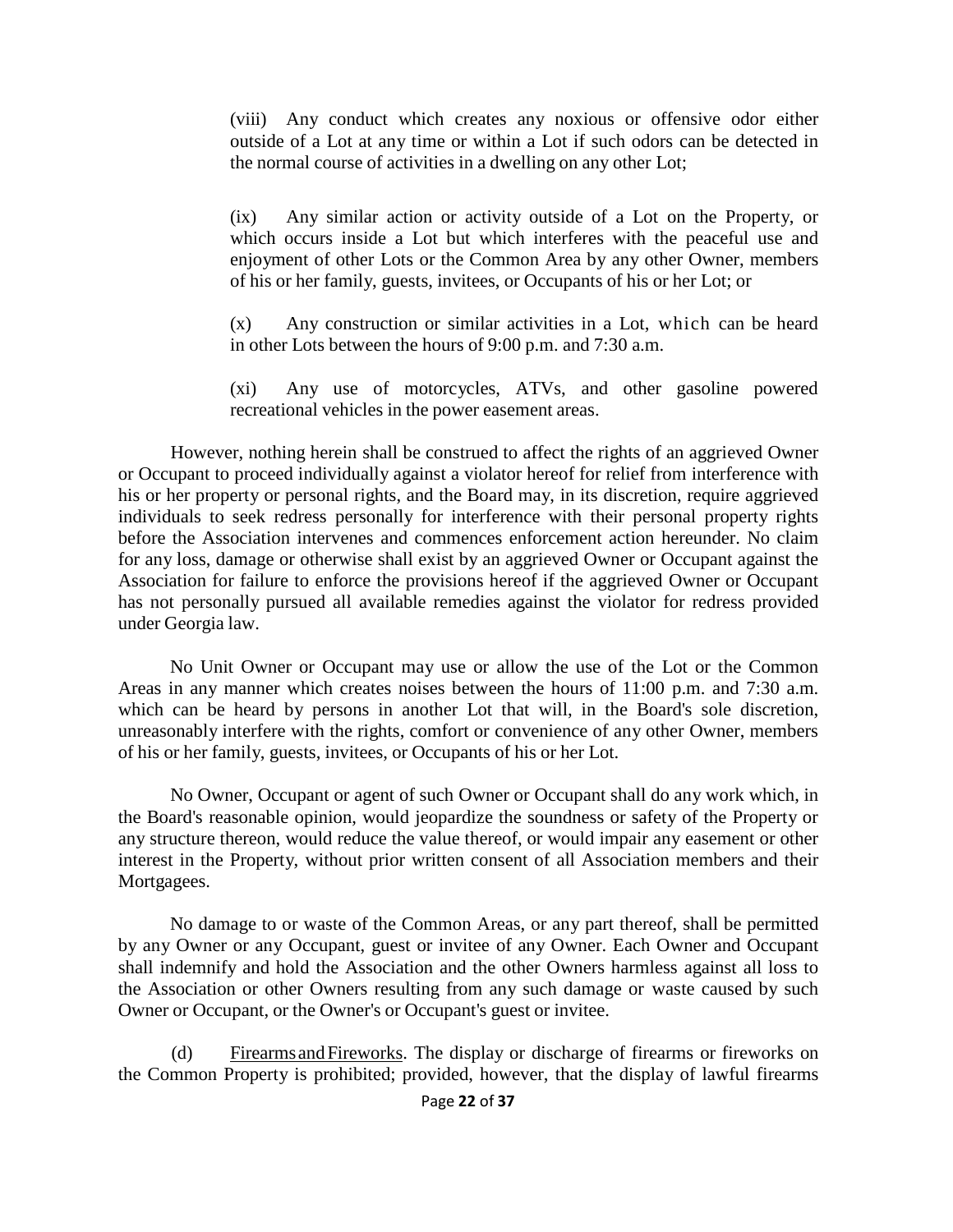on the Common Property is permitted by law enforcement officers and also is permitted for the limited purpose of transporting the firearms across the Common Property to or from the Owner's Lot. The term "firearms" includes "B-B" guns, pellet guns, and other firearms of all types, regardless of size. The term "fireworks" shall include those items as listed in O.C.G.A. Section 25-10-1.

(e) Pets. No poultry, swine, cows, goats, horses, mules or other farm animals or fowls or bait farms shall be maintained on any Lot. No more than two (2) cats, dogs or similar domestic pets may be kept on any Lot except with the written permission of the Architectural Control Committee. All pets kept within Country Place must be secured by a leash or lead, or under the control of a responsible person and obedient to that person's command at any time they are permitted outside a house, a dwelling, or other enclosed area approved by the Architectural Control Committee for the maintenance and confinement of animals.

(f) Vehicles and Parking. No Owner or Occupant may keep or bring onto the Property more than a reasonable number of vehicles per Lot at any time, as determined by the Board; provided, however, this provision shall not prohibit an Owner or Occupant from having guests or service vehicles park on the Property if otherwise in compliance with this subparagraph. Without prior written Board consent, no vehicles may be parked overnight on the Common Property or in the public streets except as authorized. All vehicles must be parked and/or stored in the garage or driveway located on the Lot. No vehicles may be parked and/or stored in the grass areas of the Lot. Parking of vehicles on the street should be limited to special events of less than eight hours and in no way hinder the right of way for use of the public streets.

Disabled and stored vehicles are prohibited from being parked on the Property, except in garages. For purposes of this subparagraph, a vehicle shall be considered "disabled" if it does not have a current license tag or is obviously inoperable. A vehicle shall be considered "stored" if it remains on the Property, other than in a garage, for fourteen (14) consecutive days or longer without prior written Board permission.

Boats, trailers, trucks, campers, vans, trailers not over twenty-five (25) feet in length, full-size vans (excluding mini-vans or utility vehicles used as passenger vehicles), recreational vehicles (RV's and motor homes), vehicles used primarily for commercial purposes and containing visible evidence of commercial use (such as tool boxes or tool racks), and vehicles with commercial writings on their exteriors are also prohibited from being parked on the Property, except in garage or other areas designated by the Board as parking areas for particular types of vehicles. Special exception to this restriction may be granted by the ACC, if all owners of contiguous lots agree in writing that the vehicles provided for in this subsection (b) are parked in the rear yard so that they are not visible from any street or any Lot. Notwithstanding the above, trucks, vans, commercial vehicles and vehicles with commercial writings on their exteriors shall be allowed temporarily on the Common Property during normal business hours for the purpose of serving any Lot or the Common Property; provided, that, without the written consent of the Board, no such vehicle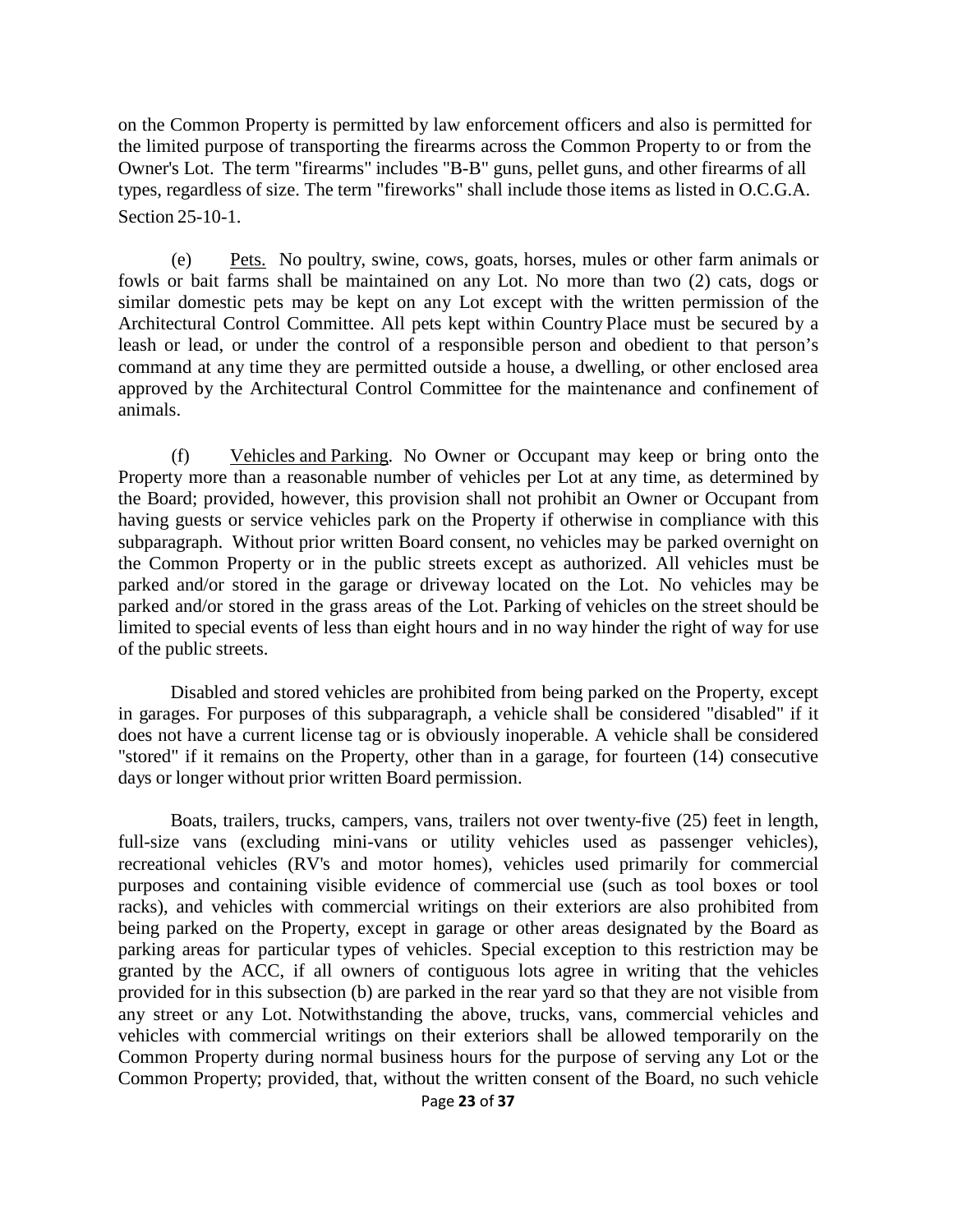shall be authorized to remain on the Common Property overnight or for any purpose except serving a Lot or the Common Property.

Parking at the Pool Parking Lot is limited to the members parking passenger vehicles at the Pool Parking Lot during the member's use of the Pool. In any event, no member, their guest, or other person may park at the Pool Parking Lot in excess of twelve (12) consecutive hours. Any vehicle parked at the pool in excess of twelve consecutive hours may be towed at the owner's expense. Any vehicle parking at the Pool Parking Lot for twenty-four (24) cumulative hours in any thirty-six (36) hour period is in violation of this provision and may be towed at the vehicle owner's expense. This provision applies to all vehicles and is not limited in any way by the other provisions within this declaration but is in addition to all other provisions.

If any vehicle is parked on any portion of the Property in violation of this subparagraph or in violation of the Association's rules and regulations, the Board may place a notice on the vehicle specifying the nature of the violation and stating that after twenty-four (24) hours the vehicle may be towed. The notice shall include the name and telephone number of a person to contact regarding the alleged violation. A notice also shall be conspicuously placed at the Property stating the name and telephone number of the person or entity which will do the towing and/or booting hereunder. If twenty-four (24) hours after such notice placed on the vehicle the violation continues or thereafter occurs again within six (6) months of such notice, the vehicle may be towed or booted in accordance with the notice, without further notice to the vehicle owner or user. If a vehicle is towed or booted in accordance with this subparagraph, neither the Association nor any officer or agent of the Association shall be liable to any person for any claim of damage as a result of the towing or booting activity. The Association's right to tow or boot is in addition to, and not in limitation of all other rights of the Association, including the right to assess fines. Notwithstanding anything to the contrary herein, the Board may elect to impose fines or use other available sanctions, rather than exercise its authority to tow or boot.

(g) Driveways andWalks. No breaks shall be made in any curb or gutter on or adjacent to the right-of-way of any street for the purpose of constructing any driveway, walk or other means of ingress to and egress from a lot, unless the apron of such driveway or walk shall be constructed of a permanent paving material which is structurally and aesthetically compatible with the curb or gutter being broken and the adjacent street. Such driveway or walk shall tie in with the street curb and/or gutter in such a manner that a hazardous condition is not created.

(h) Abandoned Personal Property. Personal property, other than an automobile, is prohibited from being stored, kept, or allowed to remain for a period of more than twenty- four (24) hours upon any portion of the Common Property without prior written Board permission. If the Board determines that a violation exists, then, not less than two (2) days after written notice is placed on the personal property and/or on the front door of the property owner's dwelling, if known, the Board may remove and either discard or store the personal property in a location which the Board may determine. The notice shall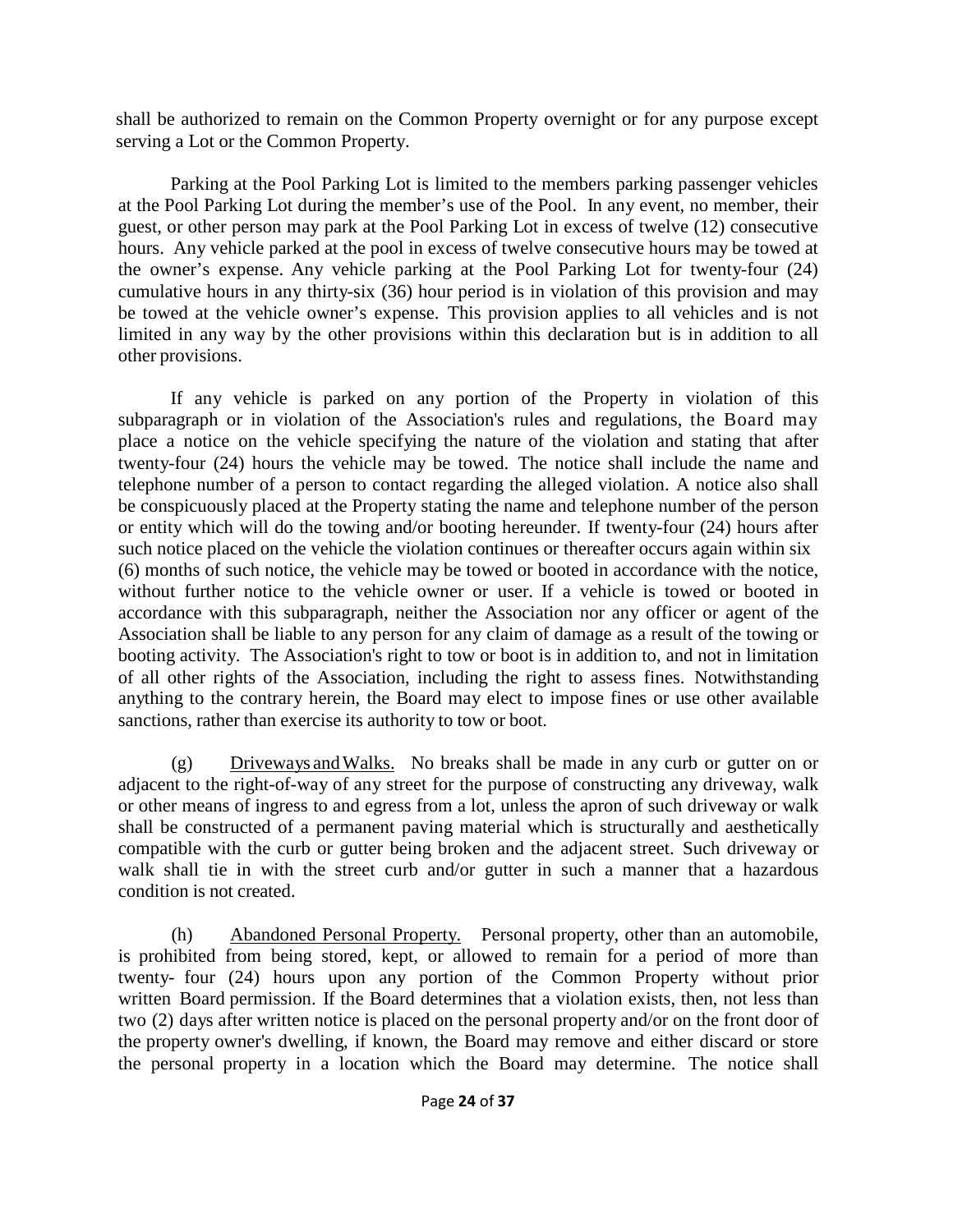include the name and telephone number of the person or entity, which will remove the property and the name and telephone number of a person to contact regarding the alleged violation.

The Board, in its discretion, may determine that an emergency situation exists and may exercise its removal rights hereunder without prior notice to the property owner; provided, however, in such case, the Board shall give the property owner, if known, notice of the removal of the property and the location of the property within three (3) days after the property is removed.

Neither the Association nor any officer or agent thereof shall be liable to any person for any claim of damage resulting from the removal activity in accordance herewith. The Board may elect to impose fines or use other available remedies, rather than exercise its authority to remove property hereunder.

(i) Signs. Except as otherwise provided in these Declarations, no sign shall be erected or maintained on any portion of Country Place by anyone including, but not limited to, an owner, a realtor, a contractor or subcontractor, except with the written permission of the ACC or except as may be required for legal proceedings. If such permission is granted, the Association reserves the right to restrict design, color and content of such a sign. One sign of not more than four (4) square feet used by a contractor during the construction period of the main dwelling structure or accessory structures is permissible and only one (1) usual "For Sale" realtor sign may be erected without the permission of the ACC. The mailbox and its stand as well as any property identification signs for each lot may not be erected until they have received the prior written approval of the ACC.

(j) Rubbish, Trash, and Garbage. All rubbish, trash, and garbage shall be regularly removed from the Lot and shall not be allowed to accumulate therein. No garbage or trash shall be placed on the Common Property, temporarily or otherwise, except as provided herein. Rubbish, trash, and garbage shall be disposed of in appropriate sealed bags and placed in proper receptacles for collection. Rubbish, trash, and garbage should not be visible from the street and shall be contained in screened areas, which conceal them "from view from streets and adjacent property. Plans for screened areas must be approved by the ACC. The Board may establish regulations regarding placement of trashcans for pickup.

(k) Impairment of Dwellings and Easements. An Owner shall do no act nor any work that will impair the structural soundness or integrity of another dwelling or impair any easement or hereditaments, nor do any act nor allow any condition to exist which will adversely affect the other Lots or their Owners or Occupants.

(l) Unsightly orUnkemptConditions. The pursuit of hobbies or other activities, including, but not limited to the assembly and disassembly of motor vehicles and other mechanical devices, which might tend to cause disorderly, unsightly, or unkempt conditions, shall not be pursued or undertaken on any part of the Property unless the same is undertaken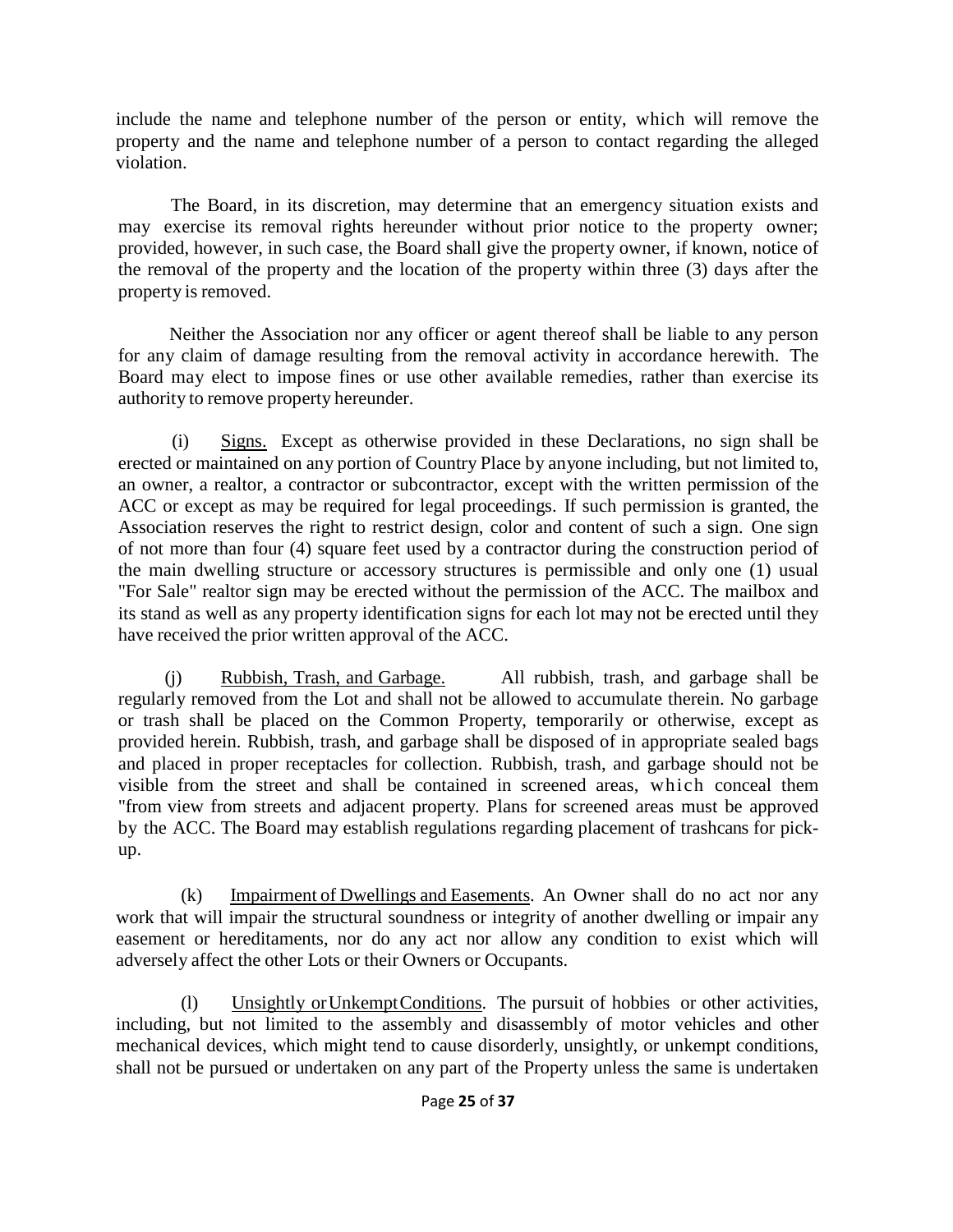in a closed garage on a temporary basis. Clothing, bedding, rugs, mops, appliances, indoor furniture, and other household items shall not be placed or stored outside the dwelling. Only appropriate outdoor items, such as neatly stacked firewood, patio furniture, grills, and bicycles may be kept on the patio or deck serving the Lot.

(m) Antennas andSatelliteDishes. No transmission antenna, of any kind, may be erected anywhere on the Property without written approval of the Board of Directors or the Architectural Control Committee. No direct broadcast satellite (DBS) antenna or multichannel multi-point distribution service (MMDS) larger than one meter in diameter shall be placed, allowed, or maintained upon any portion of the Property, including a Lot. DBS and MMDS antennas one meter or less in diameter and television broadcast service antennas may only be installed in accordance with Federal Communication Commission (FCC) rules and the rules and regulations of the Association authorized by the FCC, both as may be amended from time to time. Such items shall be installed in the least conspicuous location available on the Lot, which permits reception of an acceptable signal. Except as provided by this subparagraph, no antenna or other device for the transmission or reception of television signals, radio signals or any form of electromagnetic wave or radiation shall be erected, used or maintained outdoors on any portion of the Property, whether attached to a home or structure or otherwise; provided, however, that the Association shall have the right to erect, construct and maintain such devices.

(n) Play Equipment. Play equipment, including, but not limited to swings sets, slides, and soccer nets, shall only be permitted in the back yard of a dwelling.

(o) Fences. No chain link fence shall be permitted on the Property at any time. All fences must first obtain approval by the ACC before being installed or erected. No fence over six (6) feet in height or such lower height as provided for in the Columbia County, Georgia ordinances shall be permitted. No fence shall be permitted to remain if it obstructs the vision of motorists on any adjacent street or lane and creates a traffic hazard. No fence, hedge, wall, shrub, bush, tree or other similar structure, natural or artificial, shall be placed, maintained or permitted to remain on any lot or area if the location of such structure obstructs the vision of the motorists on any adjacent street or lane and creates a traffic hazard. Nonetheless, low decorative walls or hedges may be erected beyond the front line of the main residential structure with the written approval of the ACC or if it extends beyond the line of the rear of the main dwelling structure as the same is extended to a point of intersection with the side lot lines.

(p) Trees. The cutting of any trees exceeding eight (8) inches in diameter beyond 20 feet of the main dwelling must be approved by the ACC.

(q) VegetableGardens. No vegetable garden may be planted on a lot except behind the line of the rear of the main dwelling structure as the same is extended to a point of intersection with the side lot lines.

(r) Mailboxes. The mailbox and its stand, as well as any property identification signs for each Lot, may not be erected until they have received the prior written approval of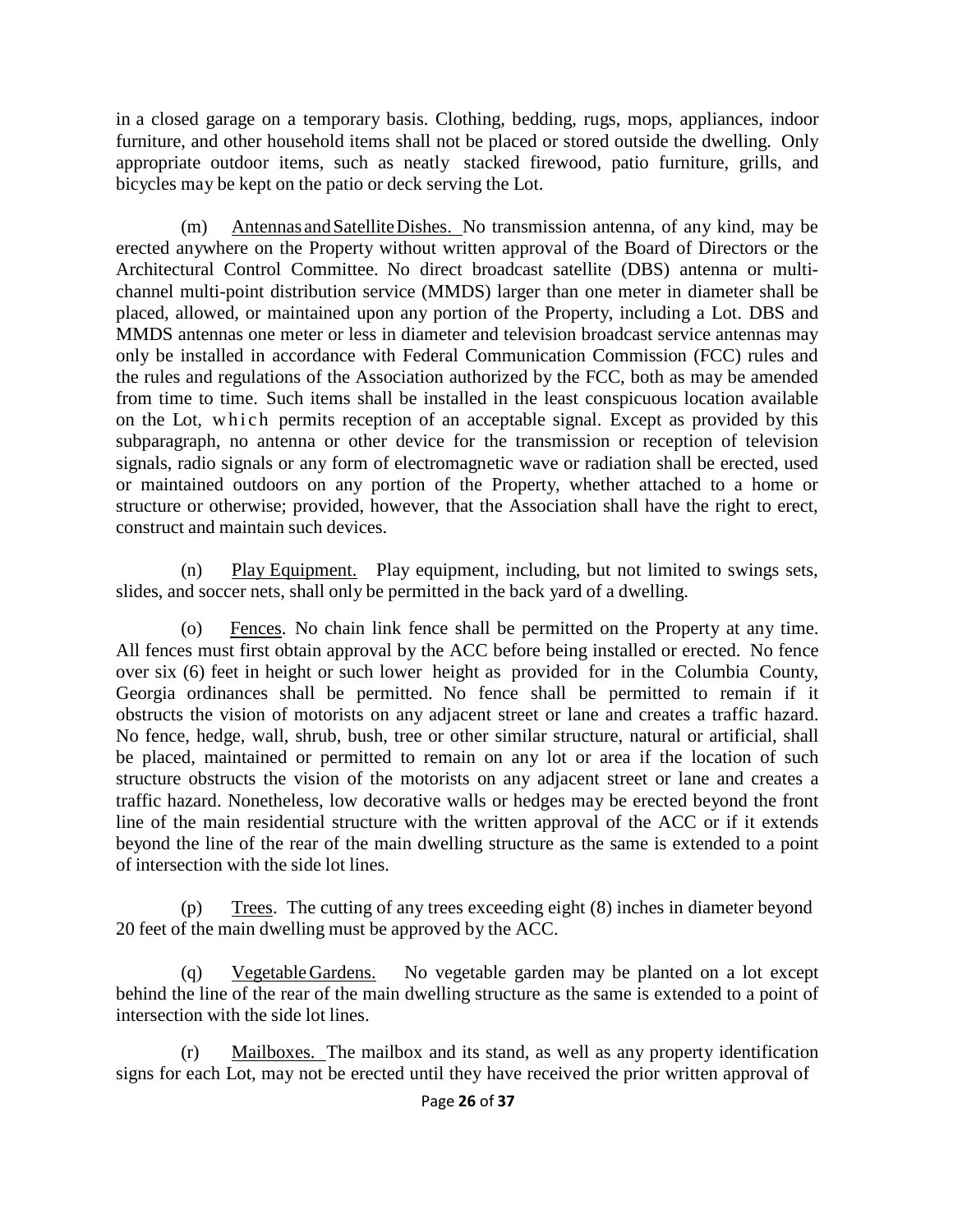the ACC.

(s) Size of Structure. All of the above- described lots shall be used only for residential purposes for the erection of one detached single-family dwelling, not exceeding two stories in height. In determining whether a house exceeds two stories in height, a basement or attic will not be counted as a story. In approving any two-story, one and one- half story, or split-level structure, the Architectural Control Committee, as hereinafter described, shall require that the top stories of each structure be constructed in accordance with normal design practices and the top floor area not be proportionally smaller than is customary in residences of its type. The Architectural Control Committee, recognizing that the quantity of square footage does not alone necessarily determine design and construction quality or monetary value of a residential structure, shall not be bound by a minimum square footage requirement for a residence. It is the intention, rather, of the Association that the sole criteria governing the nature of such improvements to be constructed in Country Place shall be those of good taste, high quality, both as to workmanship and materials, and harmony and suitability of such improvements to their environment and surroundings.

(t) Sleeping Quarters in Attic, Garage or Outbuildings Prohibited. No attic, shack, garage, barn or detached outbuilding shall be used for sleeping quarters, except that servant or guest quarters may be provided as a part of or accessory to a main residential building and shall conform to it in exterior design and quality. All garage conversions shall be prohibited.

(u) Altering Lot Boundaries. No lot shall be subdivided, or its boundary lines changed, nor shall application for same be made to Columbia County. Notwithstanding the above, the Declarant, may, for a period of five years (5) past the date of the recording of this Declaration, unilaterally subdivide the property consisting of 5.05 acres of land referred to as Tract "B" on the plat for Section  $X$  of Country Place. Said property, if subdivided, shall comply with the provisions contained in this Declaration. Further, the subdivided lots shall be no smaller than the square footage of the smallest residential lot in Country Place.

(v) Location of Building on Lot. It is the intention of the Association that the Architectural Control Committee allows the construction of structures to be erected on any lot in Country Place in such a location on each lot as will more fully enhance the natural harmony and aesthetic appeal of Country Place. The Architectural Control Committee shall be vested with full discretion as to the location of such structures. However, no building of any kind or character shall be erected within 30 feet of the right-of-way of any road in Country Place nor within 10 feet of any side lot line, unless otherwise approved by Columbia County, Georgia and the Architectural Control Committee. If any of the aforementioned lots is subdivided or enlarged pursuant to the provisions of Section (u) above, rear and side line restrictions shall be applicable only to the rear and side lines of the lot as altered or resubdivided.

(w) Main DwellingBuilt First. No building or structures shall be constructed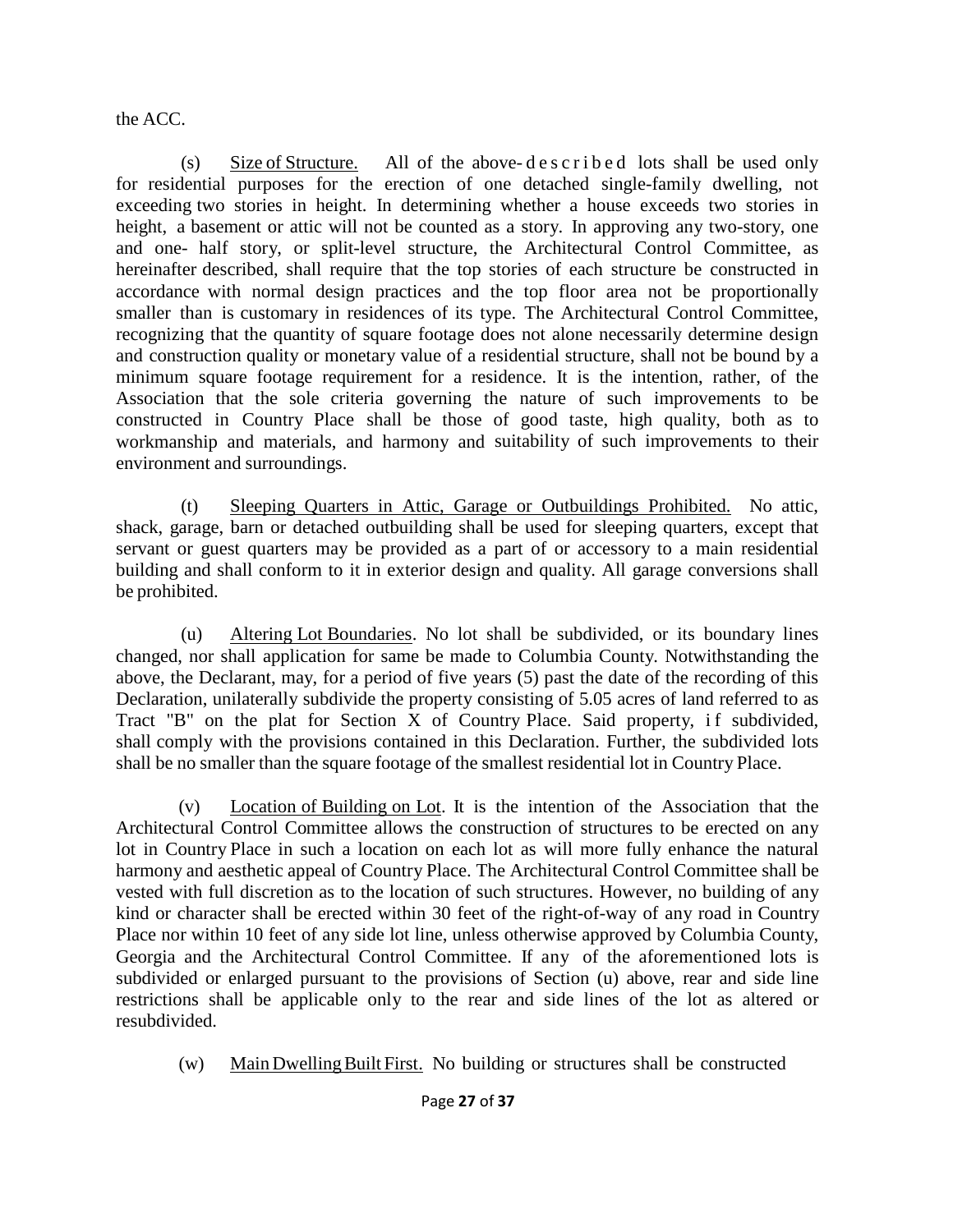prior to construction of the main dwelling on the lot.

(x) Zoning Restrictions. Zoning ordinances, restrictions, and regulations of Columbia County and its various agencies applicable to the subject property shall be observed. In the event of any conflict between any provision of these Declarations and such ordinances, restrictions, or regulations, the more restrictive provision shall apply.

(y) Special Conveyance as to Certain Lots. The Declarant does hereby convey unto Columbia County, Georgia, its successors or assigns, all of the right, title and interest of the said Declarant in and to Lot 16-A, Block A as shown on the aforesaid plat, to have and to hold said lot, forever, in fee simple, for the sole purposes of ingress and egress to the detention pond hereby dedicated to Columbia County and shown as a shaded area on the aforesaid plat.

(z) Wetlands Characteristics of Certain Lots. Purchasers of lots containing areas designated as wetlands under applicable state and/or federal legislation shall use the wetlands portions thereof only for such purposes as are allowable under such legislation and under such rules and regulations as may be promulgated by the Corps of Engineers, as such legislation and rules and regulations may be amended from time to time.

(aa) NoDumpingorRubbish. No lot shall be used or maintained as a dumping ground for rubbish. Trash, garbage or other waste shall be kept in sanitary containers screened from view. It shall be the responsibility of the owner to prevent the development of any unclean, unsightly or unkempt conditions of buildings or grounds on his lot which tend substantially to detract from the beauty of the subject land as a whole or his lot in particular. No outside burning of trash, garbage or other refuse shall be permitted on any lot.

## 12. MAINTENANCE RESPONSIBILITY .

(a) Association's Responsibility. The Association shall maintain and keep in good repair the Common Property. This maintenance shall include, without limitation, maintenance, repair, and replacement subject to any insurance then in effect, of all landscaping grass areas, paving and other improvements situated on the Common Property. The Association shall also maintain and keep in good repair all water and sewer pipes or facilities which serve the Common Property, to the extent that such pipes and facilities are not maintained by public, private, or municipal utility companies.

The foregoing maintenance shall be performed consistent with the Community-Wide Standard. The Association shall have the right, but not the obligation, to maintain public rights of way adjacent to the Property and other property not owned by the Association if the Board determines that such maintenance would benefit the Property.

Page **28** of **37** (b) Owner'sResponsibility. Each Owner shall maintain and keep his or her Lot and dwelling in good repair, condition and order, including, but not limited to, mowing and edging of yards, maintaining mulch in planting beds, removing weeds, planting sod or other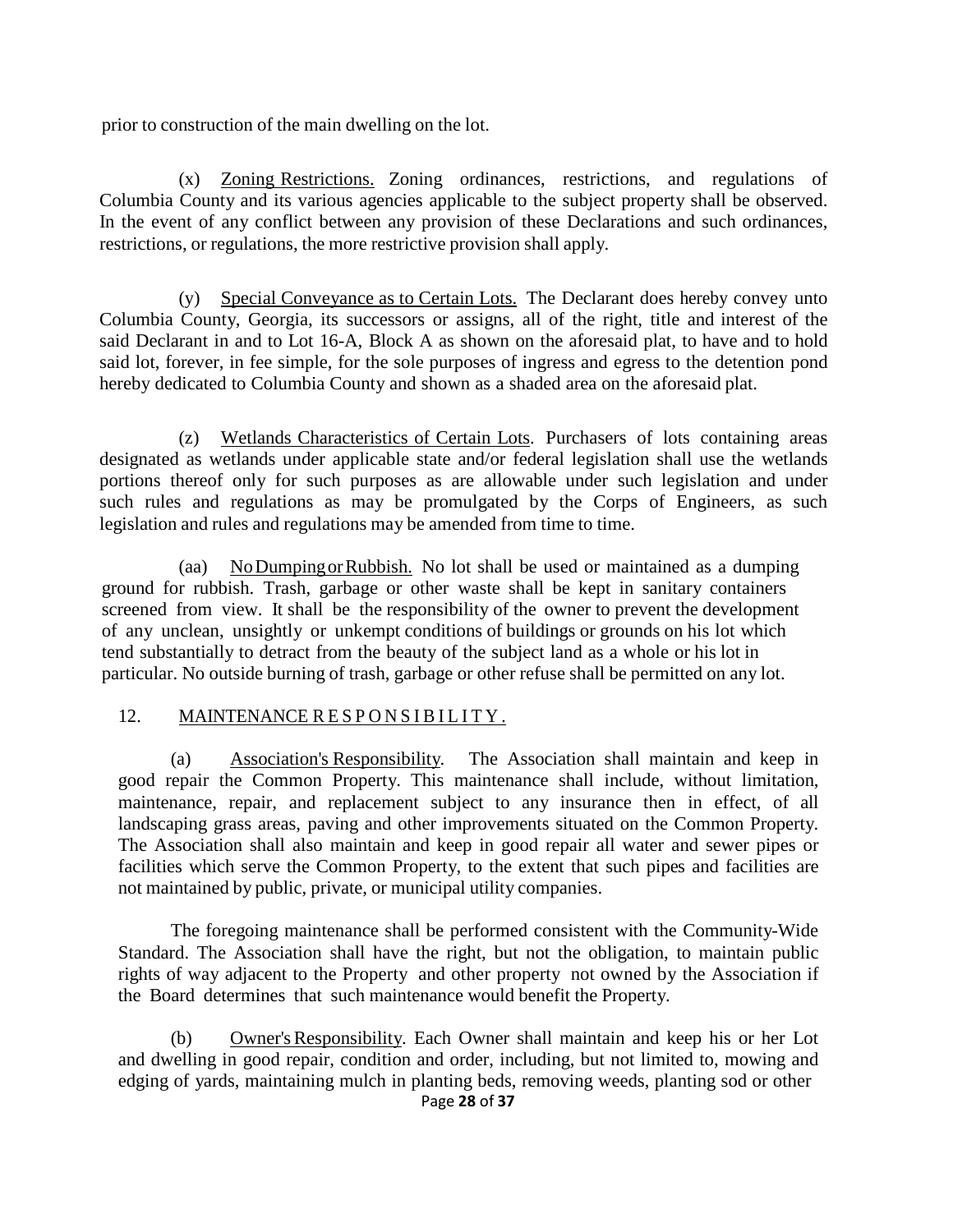grass in front yards, and repainting of the dwelling. In addition, each Owner shall maintain any public right of way located between the Owner's Lot and the curb of the street(s) bordering such Lot. Such maintenance shall be performed consistent with this Declaration and the Community-Wide Standard established pursuant hereto. Each Owner shall perform his or her responsibility hereunder in such manner so as not to unreasonably disturb other Lot Owners.

The Owner of any Lot that is adjacent to the creek or on which the creek is located shall maintain his or her shoreline and that portion of the creek located upon the Owner's Lot.

The Association shall not be liable for injury or damage to person or property caused by the elements or by the Owner of any Lot, or any other person, or resulting from any utility, rain, snow or ice which may leak or flow from any portion of the Common Property from any pipe, drain, conduit, appliance or equipment which the Association is responsible to maintain hereunder. The Association shall not be liable to the Owner of any Lot or such Owner's Occupant, guest, or family, for loss or damage, by theft or otherwise, of any property which may be stored in or upon any of the Common Property. The Association shall not be liable to any Owner, or any Owner's Occupant, guest or family for any damage or injury caused in whole or in part by the Association's failure to discharge its responsibilities under this Paragraph where such damage or injury is not a foreseeable, natural result of the Association's failure to discharge its responsibilities. No diminution or abatement of assessments shall be claimed or allowed reason of any alleged failure of the Association to take some action or perform some function required to be taken or performed by the Association under this Declaration, or for inconvenience or discomfort arising from the making of repairs or improvements which are the responsibility of the Association, or from any action taken by the Association to comply with any law, ordinance, or with any order or directive of any municipal or other governmental authority.

(c) Failure to Maintain. If the Board determines that any Owner has failed or refused to discharge properly his or her obligation with regard to the maintenance, repair, or replacement of items of which he or she is responsible hereunder, then, the Association shall give the Owner written notice of the Owner's failure or refusal and of the Association's right to provide necessary maintenance, repair, or replacement at the Owner's cost and expense. The notice shall set forth with reasonable particularity the maintenance, repair, or replacement deemed necessary by the Board.

Unless the Board determines that an emergency exists, the Owner shall have ten (10) days within which to complete maintenance or repair, or if the maintenance or repair is not capable of completion within such time period, to commence replacement or repair within ten (10) days. If the Board determines that: (i) an emergency exists or (ii) that an Owner has not complied with the demand given by the Association as herein provided; then the Association may provide any such maintenance, repair, or replacement at the Owner's sole cost and expense, and such costs shall be an assessment and lien against the Owner and the Lot. If, during the course of performing its maintenance responsibilities hereunder, the Association discovers that maintenance, repair or replacement is required of an item, which is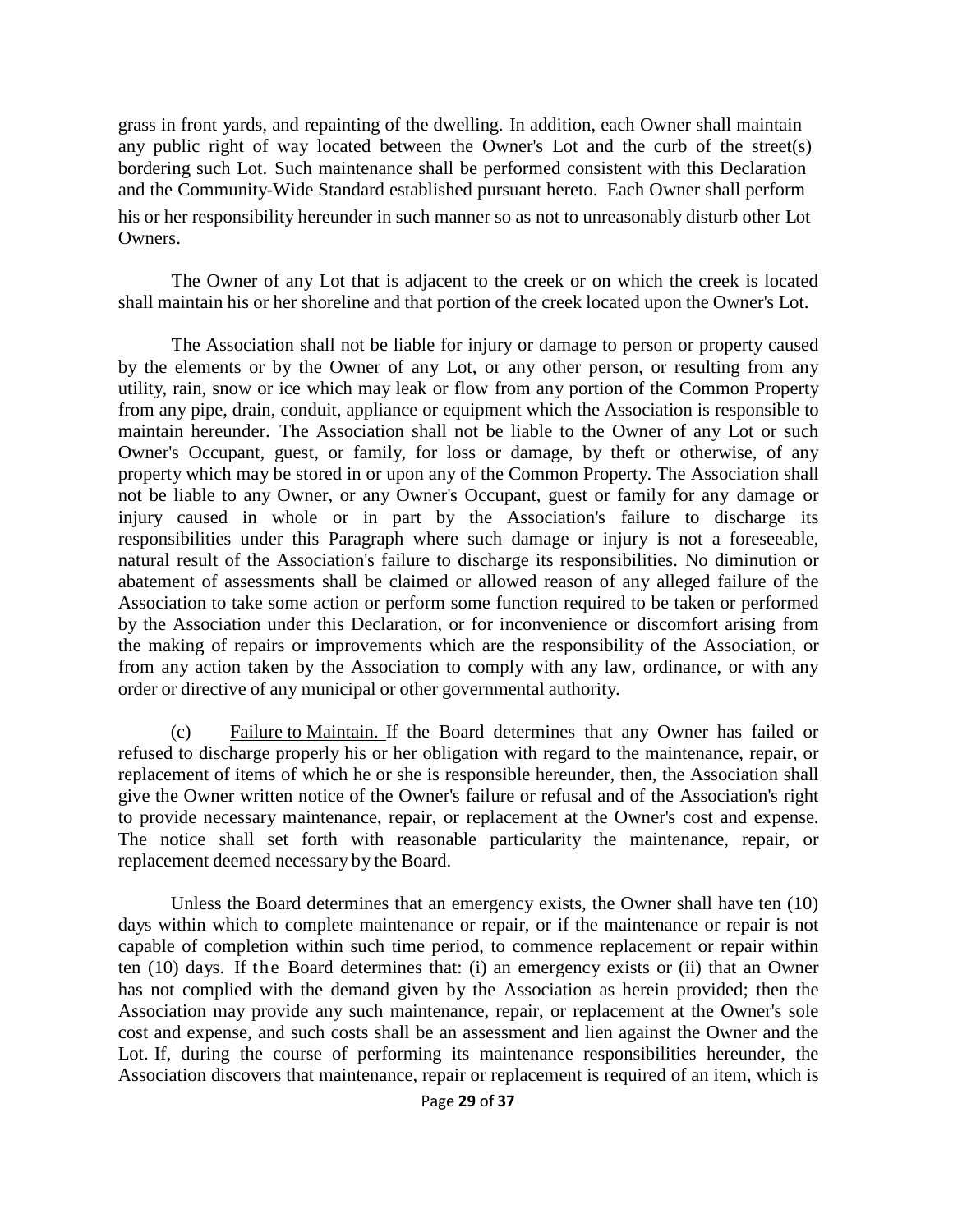the Owner's responsibility, and such maintenance, repair or replacement must be performed for the Association to properly complete its maintenance project, then the Association may perform such work on behalf of the Owner and at the Owner's expense, without prior notice to the Owner, such being deemed an emergency situation hereunder.

If the Board determines that the need for maintenance or repair is in the Area of Common Responsibility and if caused through the willful or negligent act of any Owner or Occupant or their-family, guests, lessees, or invitees, then the Association may assess the cost of any such maintenance, repair, or replacement against the Owner's or Occupant's Lot, which shall become a lien against the Lot and shall be collected as provided herein for the collection of assessments.

#### 13. MORTGAGEE'S RIGHTS.

(a) Unless at least two-thirds (2/3) of the Mortgagees or Lot Owners give their consent, the Association shall not:

> (i) by act or omission seek to abandon property or terminate the Property or the Association;

(ii) change the pro rata interest or obligations of any individual Lot for the purpose of levying assessments or charges or allocating distributions of hazard insurance proceeds or condemnation awards;

(iii) partition or subdivide any Lot, except for the rights provided for in paragraph 11(c) herein;

(iv) by act or omission seek to abandon, partition, subdivide, encumber, sell, or transfer the Common Property (the granting of utility easements or rights-of-way for public purposes and the granting other easements for the benefit of the Association shall not be deemed a transfer within the meaning of this clause); or

(v) use hazard insurance proceeds for losses to any portion of the Property (whether to Lots or to Common Property) for other than the repair, replacement, or reconstruction of such portion of the Property.

The provisions of this subparagraph shall not be construed to reduce the percentage vote that must be obtained from Mortgagees or Lot Owners where a larger percentage vote is otherwise required by the Association Legal Instruments for any of the actions contained in this Paragraph.

Where the Mortgagee holding a first Mortgage of record or other purchaser of a Lot obtains title pursuant to judicial or nonjudicial foreclosure of the Mortgage, it shall be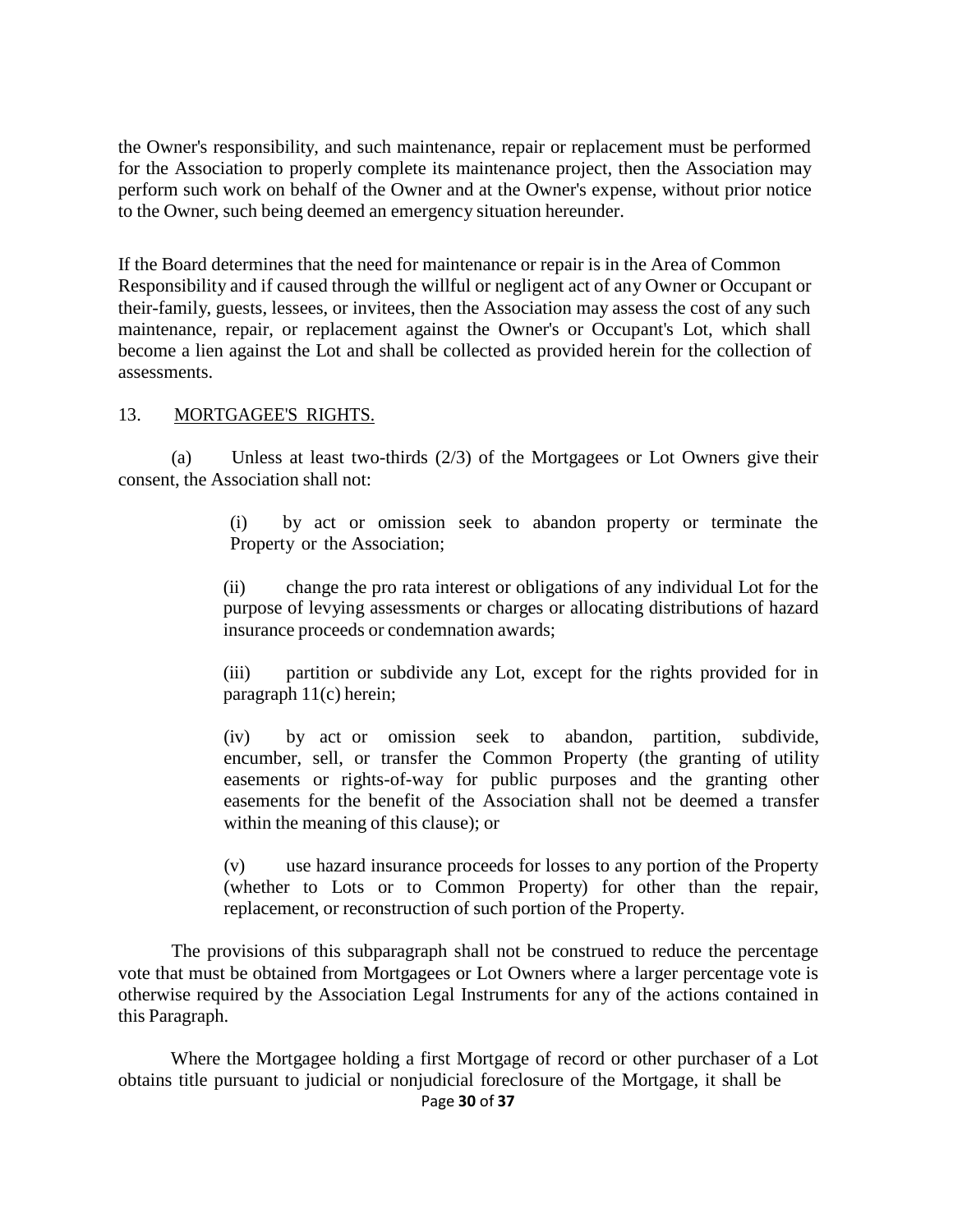liable for the share of the Common Expenses or assessments by the Association chargeable to such Lot which became due prior to such acquisition of title. Additionally, such acquirer shall be responsible for all charges accruing subsequent to the passage of title, including, but not limited to, all charges for the month in which title is passed.

Upon written request to the Association, identifying the name and address of the holder and the Lot number or address, any Eligible Mortgage Holder will be entitled to timely written notice of:

i. any condemnation loss or any casualty loss which affects a material portion of the Property or any Lot on which there is a first Mortgage held by such Eligible Mortgage Holder;

ii. any delinquency in the payment of assessments or charges owed by an Owner of a Lot subject to a first Mortgage held by such Eligible Mortgage Holder which remains unsatisfied for a period of sixty (60) days, and any default in the performance by an individual Lot Owner of any other obligation under the Association Legal Instruments which is not cured within sixty (60) days;

iii. any lapse, cancellation, or material modification of any insurance policy or fidelity bond maintained by the Association; or

iv. any proposed action which would require the consent of a specified percentage of Eligible Mortgage Holders, as specified herein.

Any holder of a first Mortgage shall be entitled, upon written request, to receive within a reasonable time after request, a copy of the financial statement of the Association for the immediately preceding fiscal year, free of charge to the Mortgagee so requesting.

Notwithstanding anything to the contrary herein contained, the provisions of Paragraphs 12 and 13 governing sales and leases shall not apply to impair the right of any Mortgagee to: (i) foreclose or take title to a Lot pursuant to remedies contained in its Mortgage; (ii) take a deed or assignment in lieu of foreclosure; or (iii) sell, lease, or otherwise dispose of a Lot acquired by the Mortgagee.

## 14. GENERAL PROVISIONS.

(a) Enforcement. In addition to any other enforcement right set forth herein, the Association shall have the right to enforce any violation of the Declaration, Bylaws or rules and regulations of the Association by a proceeding at law or in equity. The Board shall additionally have the power to impose reasonable fines, which shall constitute a lien upon the Owner's Lot, and to suspend an Owner's right to vote or to use the Common Property for any violation of the Declaration, Bylaws, or any Association rules and regulations; provided, however, nothing herein shall authorize the Association or the Board to deny ingress and egress to or from a Lot. If any Occupant violates the Declaration, Bylaws or Association rules and a fine is imposed, the fine may be imposed against the Owner and/or Occupant. A member's right to vote shall automatically be suspended during any period in which a member is more than thirty (30) days delinquent on any assessment or charge.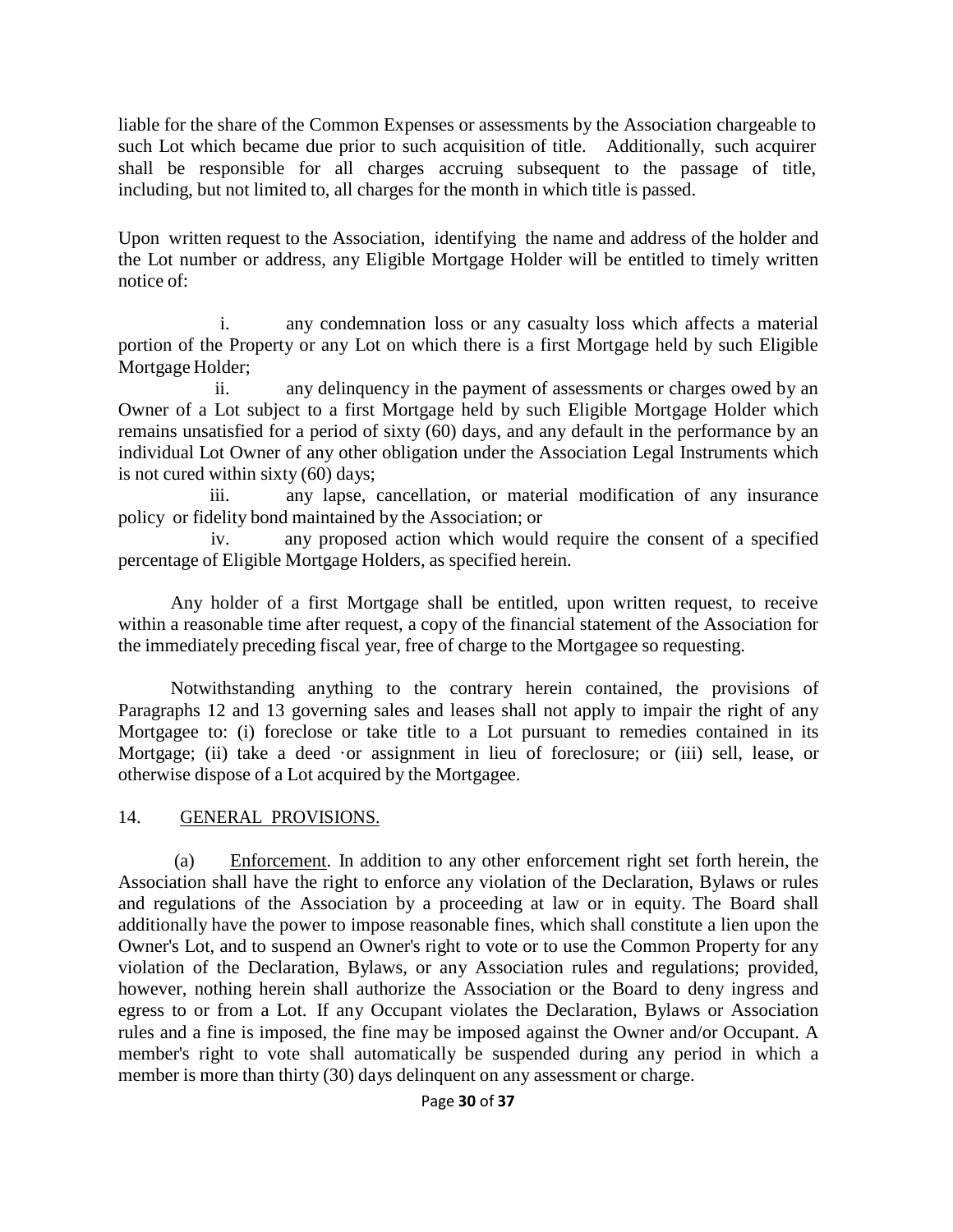The Board or its designee may also enter upon any portion of the Property, including a Lot, to exercise self-help in order to remove or abate any violation thereon of the Declaration; provided, however, the Board shall first provide the Owner of the Lot ten (10) days notice of the Board's intention to enter the Owner's Lot and provide the Owner with an opportunity to remove or abate the violation, provided further, such notice shall not be required if the Board determines that an emergency exists. All costs of self-help or of otherwise enforcing the Declaration, Bylaws or Association rules, including reasonable attorney's fees actually incurred, shall be assessed against the Owner, Occupant and Lot subject to the violation.

The Association shall have the authority to record in the Columbia County land records a notice of violation identifying an uncured violation of the Declaration, Bylaws or rules and regulations regarding the Lot.

The Owner or Occupant responsible for a violation shall be liable for all costs incurred in enforcement, including reasonable attorney's fees actually incurred, whether or not a legal proceeding in law or equity is filed in connection with the violation. The costs shall become a lien against the Owner's Lot.

The failure of the Board to enforce any provision of the Declaration, Bylaws, or any rule or regulation shall not be deemed a waiver of the right of the Board to do so thereafter.

(b) Addition of Other Land. Other property will be subjected to this Declaration by the filing of an Addendum to subjecting the property. It is anticipated and expected that other homeowners within Country Place will subject property to this Declaration. It is the goal of the homeowners subjecting to this Declaration that one hundred percent of the property owners within Country Place will subject their property to this Declaration.

(c) DisputeResolution. Any Lot Owner or Occupant must give written notice to the Board requesting a hearing with the Board and attend such hearing to discuss amicable resolution of any dispute before that Owner or Occupant files any lawsuit against the Association, the Board, any officer or the property manager of the Association. The Owner or Occupant shall, in such notice and at the hearing, make a good faith effort to explain the grievance to the Board and resolve the dispute in an amicable fashion, and shall give the Board a reasonable opportunity to address the Owner's or Occupant's grievance before filing suit. Upon receiving a request for a hearing, the Board shall give notice of the date, time and place of the hearing to the person requesting the hearing. The Board shall schedule this hearing for a date not less than seven (7) or more than twenty-one (21) days from the date of receipt of the notice of hearing from the person requesting the hearing.

(d) NoDiscrimination. No action shall be taken by the Association or the Board of Officers, which would unlawfully discriminate against any person on the basis of race, creed, color, national origin, religion, sex, or handicap.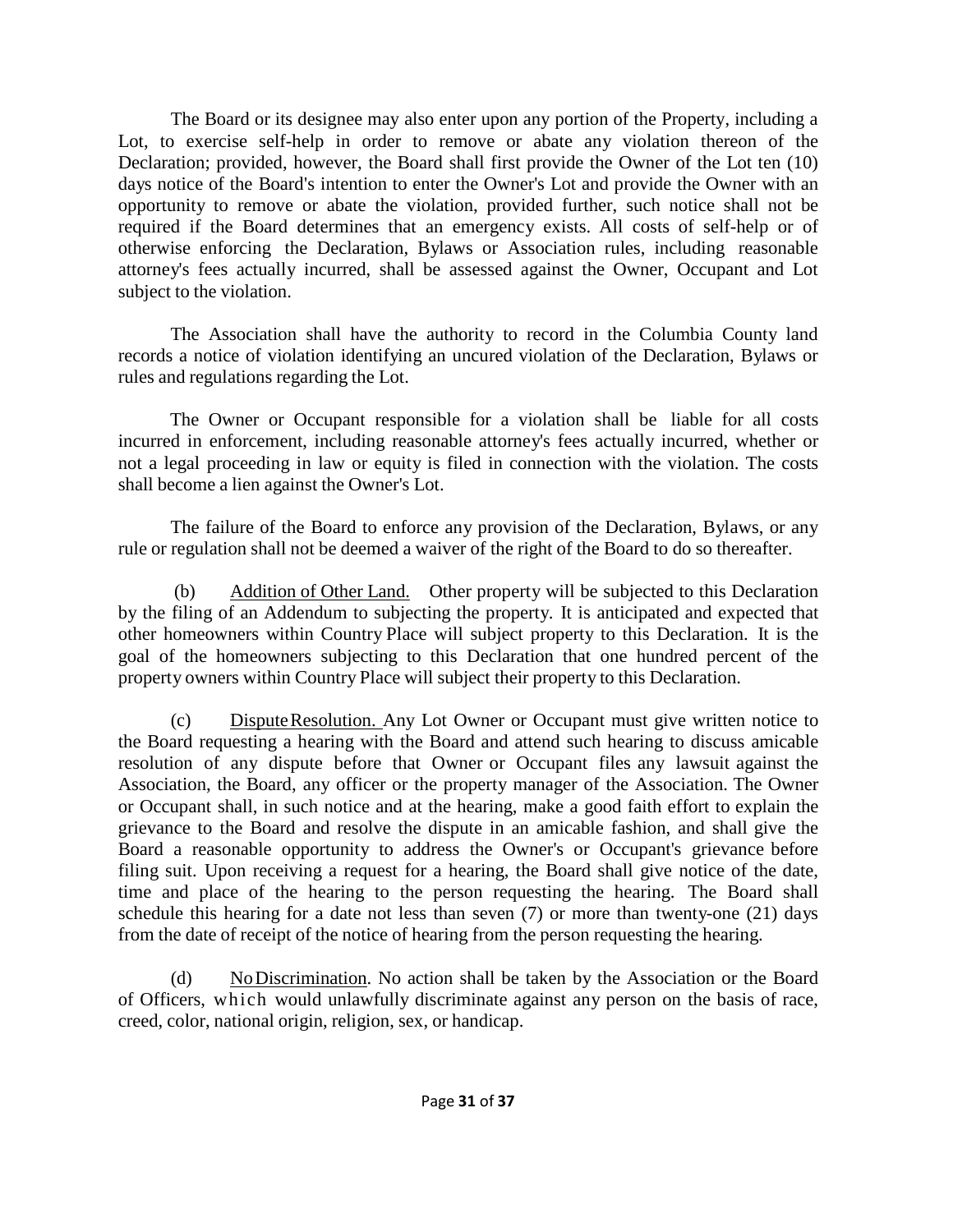(e) Indemnification. The Association shall indemnify every officer against any and all expenses, including, without limitation, attorney's fees, imposed upon or reasonably incurred by any officer in connection with any action, suit, or other proceeding (including settlement of any suit or proceeding, if approved by the then Board of Officers) to which such officer may be a party by reason of being or having been an officer. The officers shall not be liable for any mistake of judgment, negligent or otherwise. The officers shall have no personal liability with respect to any contract or other commitment made by them, in good faith, on behalf of the Association (except to the extent that such officers may also be members of the Association), and the Association shall indemnify and forever hold each such officer free and harmless against any and all liability to others on account of any such contract or commitment. Any right to indemnification provided for herein shall not be exclusive of any other rights to which any officer or former officer, may be entitled. The Association shall maintain adequate general liability and officers' liability insurance to fund this obligation, if such coverage is reasonably available.

(f) ImpliedRights. The Association may exercise any right or privilege given to it expressly by this Declaration, the Bylaws, the Articles of Incorporation, any use restriction or rule, and every other right or privilege reasonably to be implied from the existence of any right or privilege given to it therein or reasonably necessary to effectuate any such right or privilege.

(g) Electronic Records, Notices and Signatures. Notwithstanding any other portion of this Declaration, records, signatures and notices shall not be denied validity or effectiveness hereunder solely on the grounds that they are transmitted, stored, made or presented electronically. The relevant provisions of the Bylaws of Country Place Home Owners Association, Inc., shall govern the giving of all notices required by this Declaration.

## 15. EASEMENTS.

(a) Easements for Use and Enjoyment. Every Owner of a Lot shall have a right and easement of ingress and egress, use and enjoyment in and to the Common Property which shall be appurtenant to and shall pass with the title to his or her Lot, subject to the following provisions: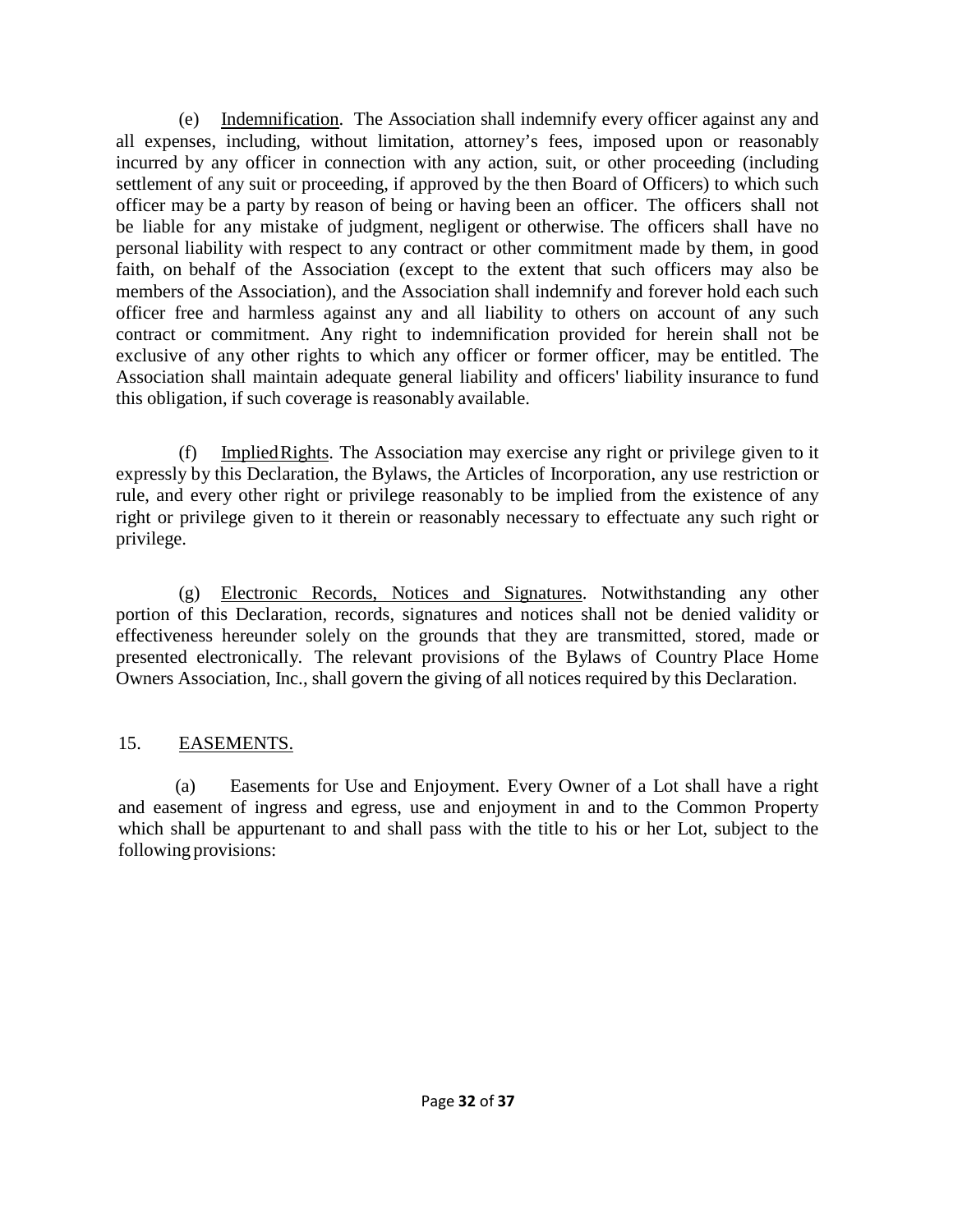(i) the right of the Association to charge reasonable admission and other fees for the use of any portion of the Common Property, to limit the number of guests of Lot Owners and tenants who may use the Common Property, and to provide for the exclusive use and enjoyment of specific portions thereof at certain designated times by an Owner, his or her family, tenants, guests, and invitees;

(ii) the right of the Association to suspend the right of an Owner, including the Owner's guests and Occupants of the Owner's Lot, to use the recreational facilities in the Property for a reasonable period of time due to an infraction of the Declaration, Bylaws, or rules and regulations by the Owner, the Owner's guest, or Occupant of the Owner's Lot;

(iii) the right of the Association to borrow money as may be set forth in the Bylaws; provided, however, the lien and encumbrance of any such mortgage given by the Association shall be subject and subordinate to any rights, interests, options, easements and privileges herein reserved or established for any Lot or Lot Owner, or the holder of any Mortgage, irrespective of when executed, encumbering any Lot or other property located within the Property (Any provision in this Declaration or in any such Mortgage given by the Association to the contrary notwithstanding, the exercise of any rights therein by the holder thereof in the event of a default there under shall not cancel or terminate any rights, easements or privileges herein reserved or established for the benefit of any Lot or Lot Owner, or the holder of any Mortgage, irrespective of when executed, encumbering any Lot or other property located within the Property.);

(iv) the right of the Association to grant permits, licenses or easements across the Common Property, as authorized in this Declaration or the Bylaws; and

(v) the right of the Association to dedicate or transfer all or any portion of the Common Property subject to such conditions as may be agreed to by the members of the Association.

Any Lot Owner may delegate his or her right of use and enjoyment in and to the Common Property and facilities located thereon to the members of his or her family, his or her tenants and guests, and shall be deemed to have made a delegation of all such rights to the Occupants of his or her Lot, if leased.

(b) Easements for Utilities. There is hereby reserved to the Association blanket easements upon, across, above and under all property within the Property for access, ingress, egress, installation, repairing, replacing, and maintaining all utilities serving the Property or any portion thereof, including, but not limited to, gas, water, sanitary sewer, telephone and electricity, as well as storm drainage and any other service such as, but not limited to, a master television antenna system, cable television system, or security system which the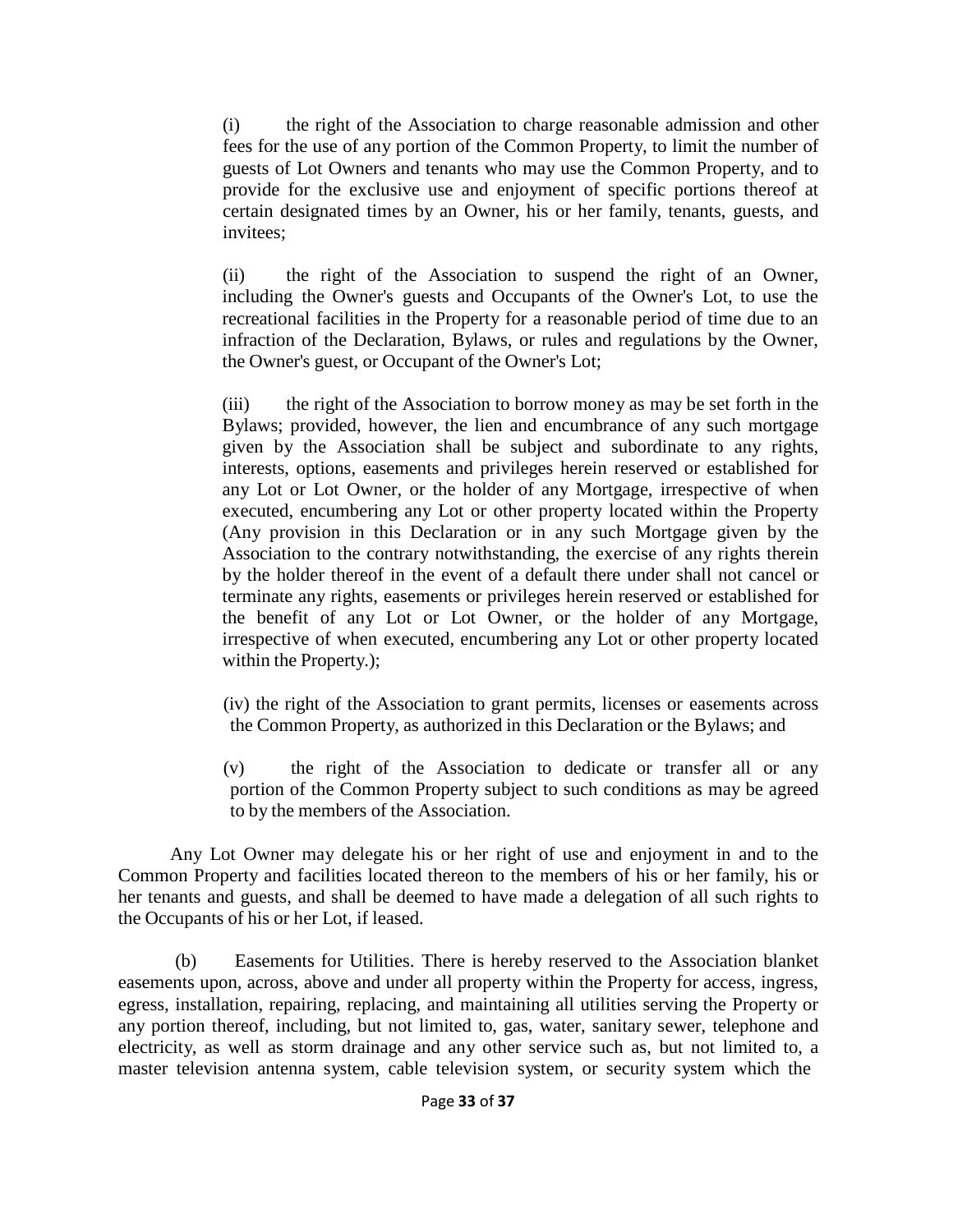Association may have installed to serve the Property. It shall be expressly permissible for the Association or its designee, as the case may be, to install, repair, replace, and maintain or to authorize the installation, repairing, replacing, and maintaining of such wires, conduits, cables and other equipment related to the providing of any such utility or service. Should any party furnishing any such utility or service request a specific license or easement by separate recordable document, the Board shall have the right to grant such easement.

(c) Easement for Entry. The Association shall have an easement to enter onto any Lot for emergency, security, safety, and for other purposes reasonably necessary for the proper maintenance and operation of the Property, which right may be exercised by the Association's Board of officers, agents, employees, managers, and all police officers, firemen, ambulance personnel, and similar emergency personnel in the performance of their respective duties. Except in an emergency situation, entry shall be only during reasonable hours and after notice to the Owner or Occupant. This right of entry shall include the right of the Association to enter a Lot to cure any condition which may increase the possibility of a fire or other hazard in the event that an Owner fails or refuses to cure the condition upon request by the Board.

## 16. AMENDMENTS.

Except where a higher vote is required for action under any other provisions of this Declaration, in which case such higher vote shall be necessary to amend such provision, this Declaration may be amended by the affirmative vote, written consent, or any combination of affirmative vote and written consent, of the members of the Association holding two-thirds (2/3) of the total eligible vote thereof. Notice of a meeting, if any, at which a proposed amendment will be considered, shall state the fact of consideration and the subject matter of the proposed amendment. No amendment shall be effective until certified by the President and Secretary of the Association and filed in the Columbia County, Georgia land records.

In addition to the above, material amendments to this Declaration must be approved by Eligible Property Owners who represent at least fifty-one (51%) percent of the votes of Lots. Notwithstanding the above, the approval of any proposed amendment by an Eligible Property Owner shall be deemed implied and consented to if the Eligible Property Owner fails to submit a response to any written proposal for an amendment within thirty (30) days after the Eligible Property Owner receives notice of the proposed amendment sent by certified or registered mail, return receipt requested.

Notwithstanding the foregoing, the Board of Officers, without the necessity of a vote from the owners, may amend this Declaration to comply with the Act, any applicable state, city or federal law, including but not limited to, compliance with applicable guidelines of the Federal National Mortgage Association ("Fannie Mac"), the Department of Housing and Urban Development ("HUD") and the Veterans Administration ("VA").

If legal action is not instituted to challenge the validity of this Declaration or any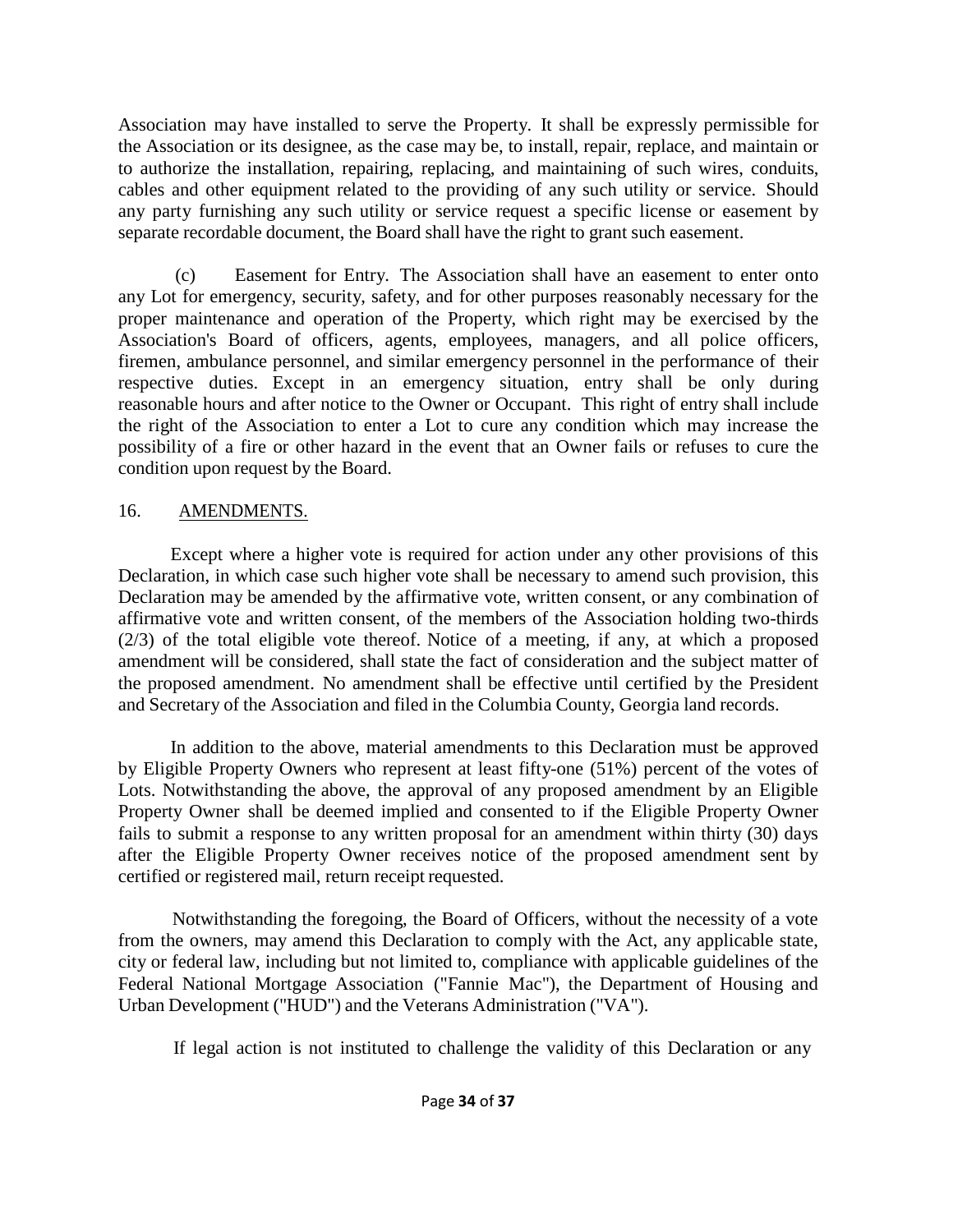amendment hereto within one (1) year of the recording thereof in the Columbia County, Georgia land records, then such amendment or document shall be presumed to be validly adopted.

## 17. **SEVERABILITY.**

Invalidation of any one of these covenants or restrictions by judgment or court order or otherwise shall in no way affect the application of such provision to other circumstances or affect any other provision(s) which shall remain in full force and effect.

## 18. DURATION.

The covenants and restrictions of this Declaration shall run with and bind title to the Property perpetually to the extent provided in the Act.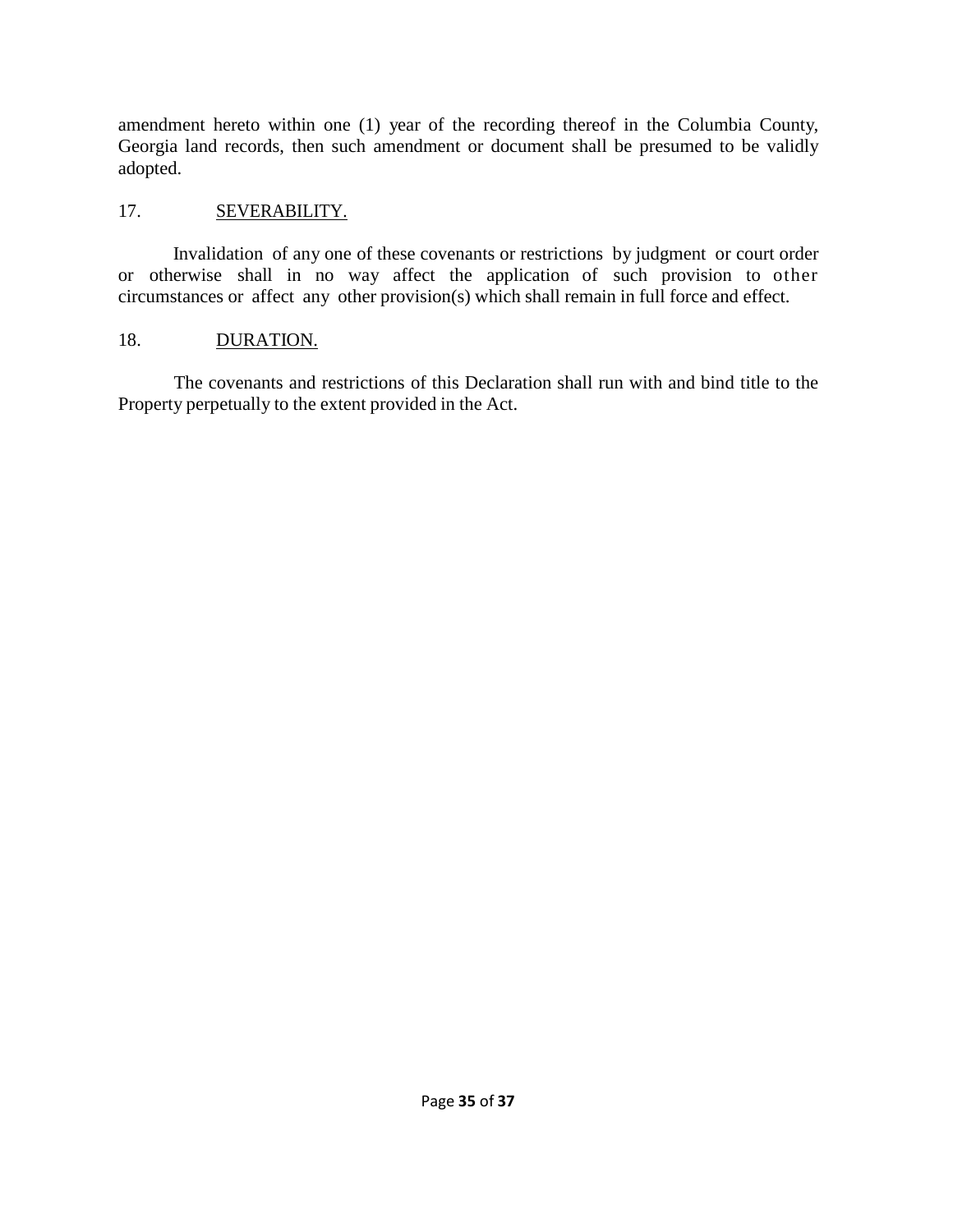IN WITNESS WHEREOF, the Property Owner hereby certifies that the above Protective Covenants are not materially detrimental to the general nature of the development of Country Place as a residential area and therefore this Declaration of Protective Covenants for Country Place are duly adopted by the signatures below and the later addendums of individual property owners subjecting their individual property to this Declaration.

Signed, sealed and delivered in the presence of:

|                                                     | (L.S.)                                                           |  |  |  |
|-----------------------------------------------------|------------------------------------------------------------------|--|--|--|
| <b>Unofficial Witness</b>                           | By:<br>Owner of Lot______, Block _____<br>Country Place, Section |  |  |  |
| Notary Public<br>My commission expires:             |                                                                  |  |  |  |
| (Notarial Seal)                                     |                                                                  |  |  |  |
| Signed, sealed and delivered<br>in the presence of: | Country Place Homeowners Association, Inc.                       |  |  |  |
| <b>Unofficial Witness</b>                           | (L.S.)<br>By:<br>As its: President                               |  |  |  |
| <b>Notary Public</b>                                | (L.S.<br>By:                                                     |  |  |  |
| My commission expires:<br>(Notarial Seal)           | As Its: Secretary                                                |  |  |  |
|                                                     |                                                                  |  |  |  |